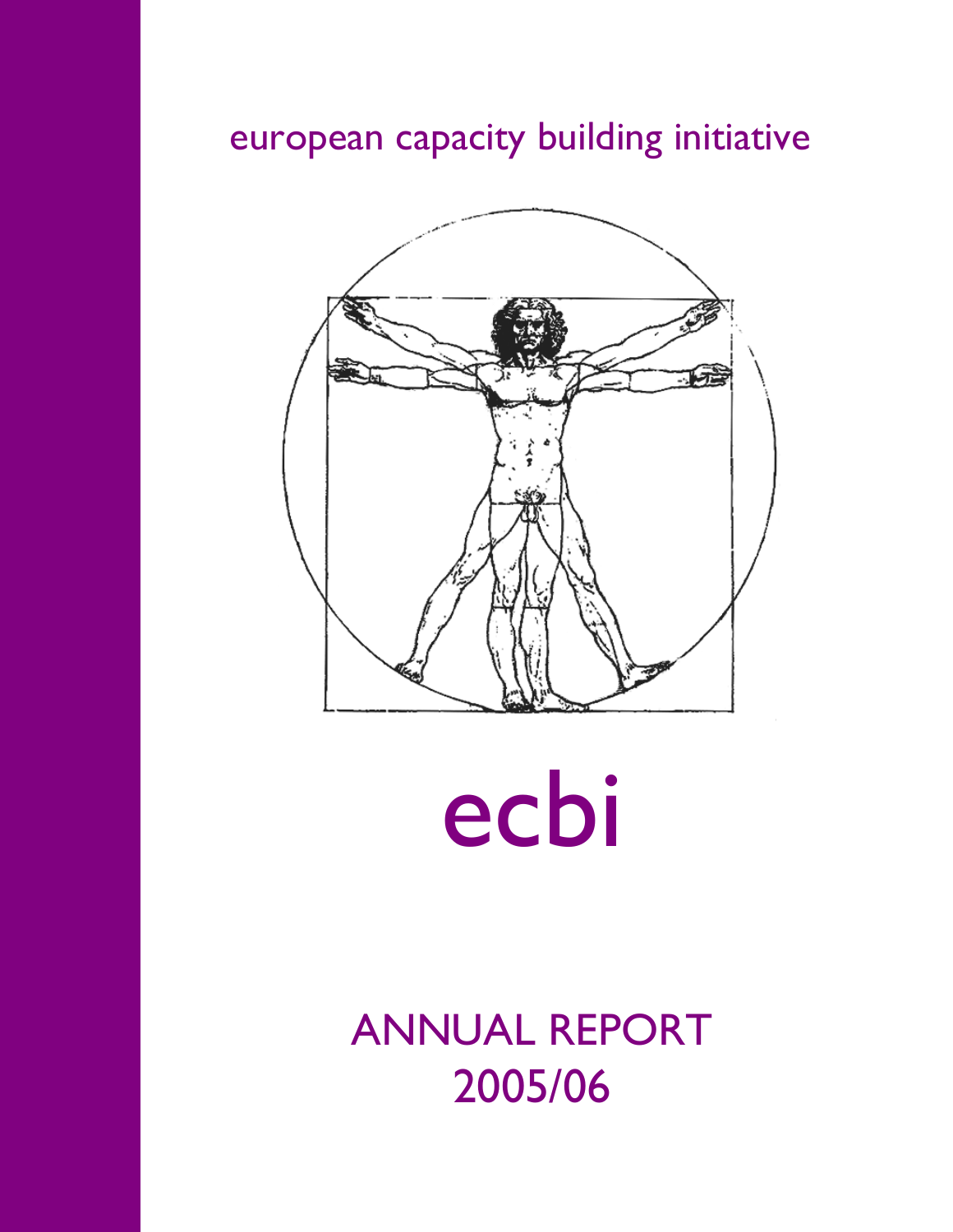# ECBI Annual Report 2005/06

# ABOUT THE ECBI

key limitation of the global climate change negotiations is the lack of a level playing field between many delegations, particularly North-South, and South-South. Other major obstacles are mutual misunderstanding and a lack of trust, above all between industrialised and developing countries. A

The European Capacity Building Initiative (ECBI) aims to reduce and overcome these limitations and obstacles through a number of capacity- and trust- building activities, subsumed under three complementary integrated Programmes:

- Oxford Fellowship Programme, a primarily trust-building programme with an informal (senior level) exchange of institutional and procedural knowledge;
- Workshop Programme, to enhance negotiating skills; and
- **Policy Analysis Programme, to enhance** analytic capacity.

The core of the ECBI is focused on collaborations with European and developing countries from Sub-Saharan Africa, South Asia – including the regional leaders South Africa and India – and the Group of Least Developed Countries (LDCs). Outside these core regions, there is also participation from Brazil and China, as

well as from OECD non-Annex B 'Advanced Developing Countries' (ADCs), such as Mexico and Turkey.

# Oxford Fellowship Programme

At the heart of the ECBI is an Oxford-based Fellowship Programme, mainly for leading climate negotiators from the participating developing countries. Its primary purpose is to build trust and exchange procedural and institutional knowledge both among the Fellows ('South-South trust building'), and between them and their European colleagues ('North-South trust building').

The North-South element of this trustbuilding effort is carried out through Country Visits to some of the participating European Partner agencies and an Oxford Seminar in the Oxford home of the Fellowships. Both activities bring together developing country Fellows and their European counterparts in a structured framework that helps to establish working relationships outside the often guarded context of the official negotiations. They enable the Fellows to find out how climate change issues are managed by European governments, and provide an opportunity to exchange views in an informal and non-confrontational setting. They also enable the European partners to discover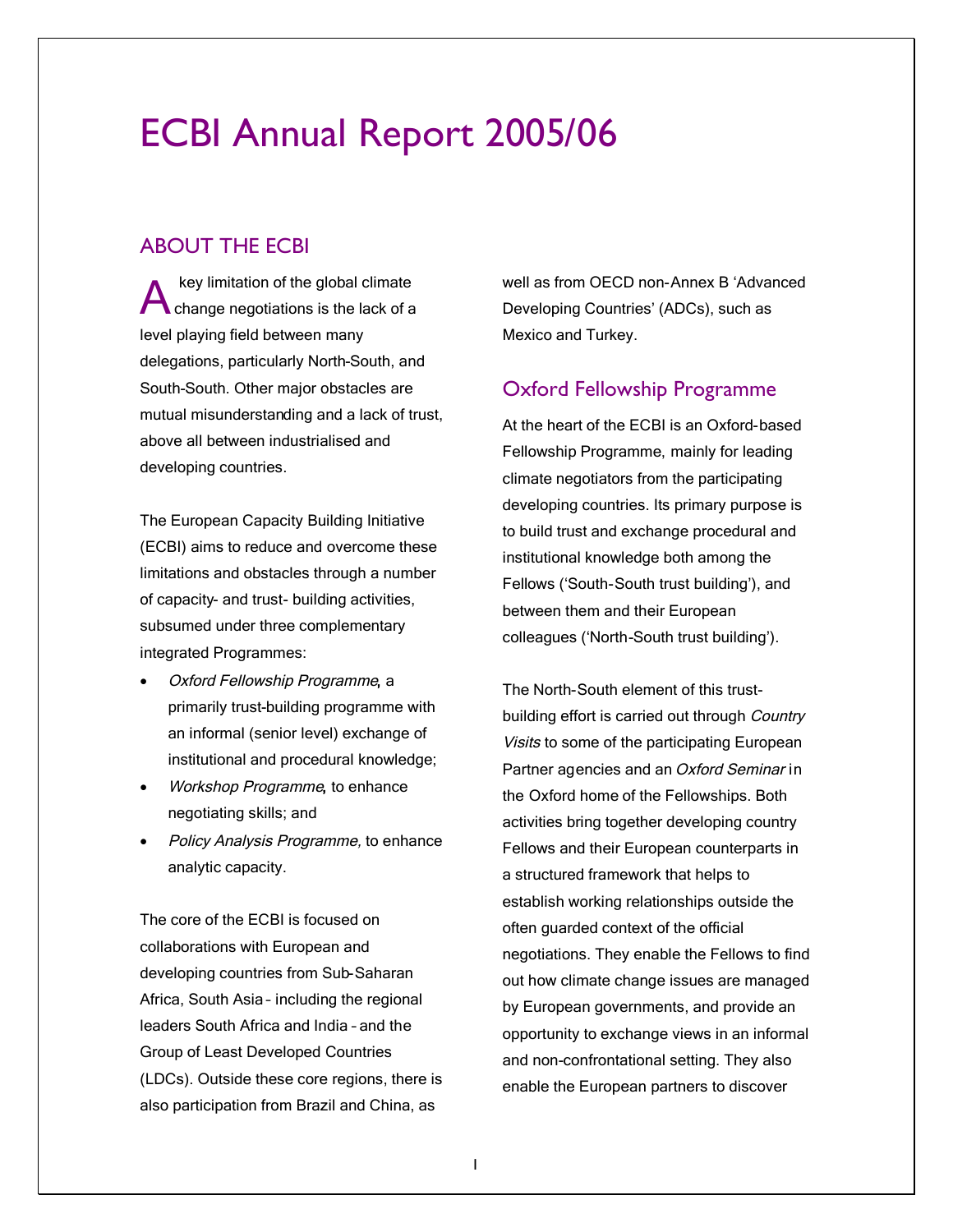and better understand the situation of their developing country colleagues – one of the reasons why the ECBI is not just a capacitybuilding initiative by Europeans, but also for Europeans.

South-South relations and trust building – often of at least equal importance in supporting the international negotiations – are carried out during the Fellowship Colloquium in Oxford, where the Fellows have the chance to exchange views and experiences among themselves in 'closed session'. In light of the considerable existing negotiating capacities of the regional developing country leaders (Brazil, China, India, South Africa), they are primarily involved in the trust-building activities of the Oxford Fellowship Programme.

To maintain the momentum of these trustbuilding activities, the Fellowship Programme, funding permitting, also envisages an annual one-day Bonn Seminar during the intersessional Subsidiary Bodies meetings in Bonn/Germany.

Concerning logistical support, the Fellowship Programme includes a certain number of Senior Bursaries to help Fellows and (potential) Fellowship candidates to attend these meetings of the Subsidiary Bodies.

The activities of the Fellowship Programme also include maintenance of the ECBI website ([www.EuroCapacity.org](http://www.eurocapacity.org/)), with a special 'members only' electronic network (ECBI-net) to assure the sustained long-term nature of the relations established both with their European counterparts and between the Fellows themselves.

# Workshop Programme

Country coalitions can be as much in need of enhancing negotiating capacity as individual countries, especially with respect to effectively functioning as a group. This is particularly true for Least Developed Countries (LDCs), which will only be able to make their voice heard by harnessing the considerable potential for synergies between them. For this purpose — and generally to help improve the articulation and representation of developing country positions in the climate negotiating fora – the Workshop Programme organises annual regional and pre-COP negotiation capacitybuilding workshops.

The main purpose of the pre-COP Workshops is to support selected (junior) negotiators from LDCs in gaining a better understanding of the issues discussed at the COPs, and to build their negotiating skills through role-playing and practice sessions. While not intended to prepare negotiating positions — the prerogative of the countries themselves — the pre-COP workshops aim to help build the skills and capacities to negotiate more effectively. Over time, it is expected that the Workshops will assist LDC negotiators in building expertise over and beyond issues specific to LDCs, enabling them to divide negotiating tasks among the group, rather than all of them following the same negotiating track.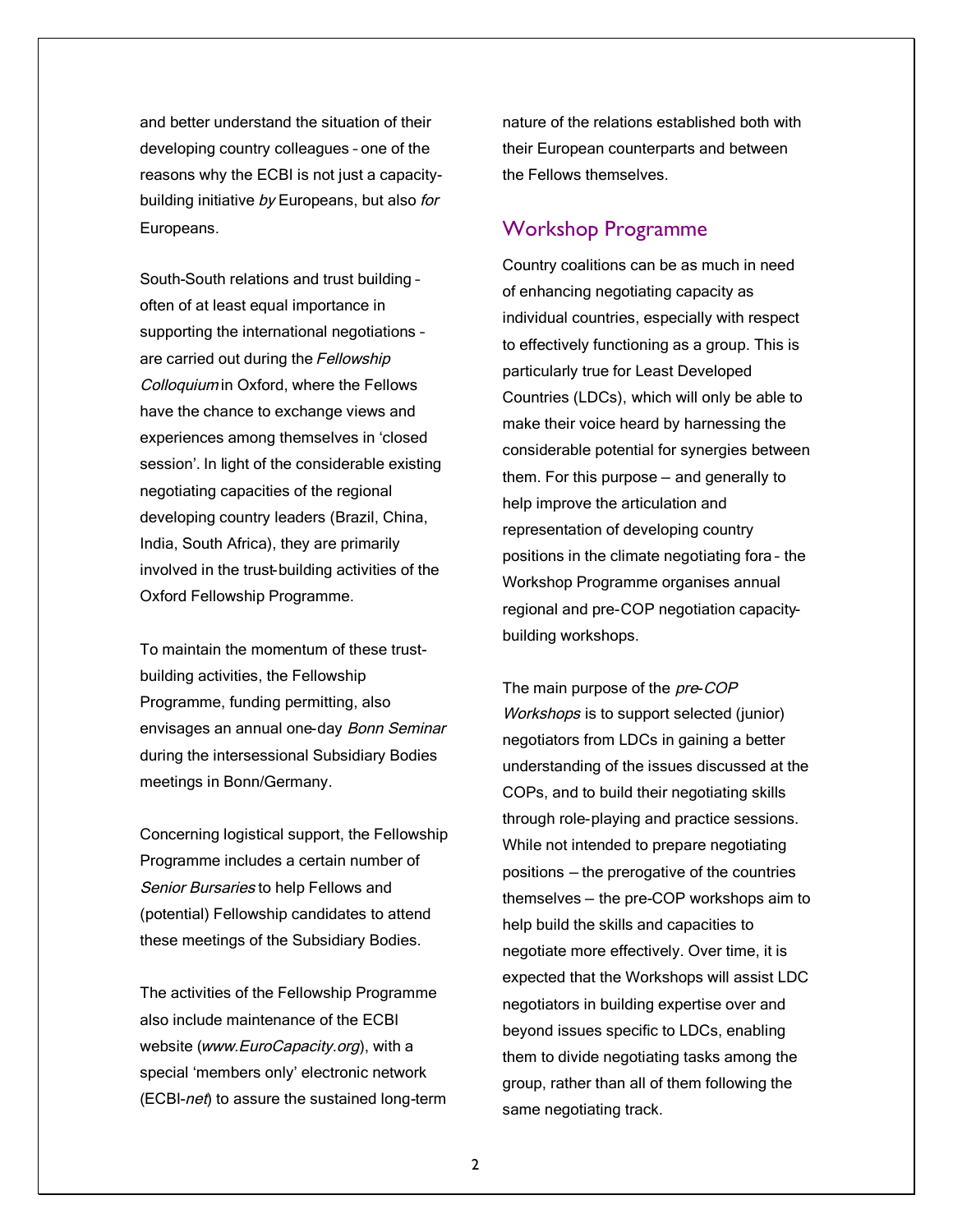To enhance the negotiating capacity of the LDC Group further, the Workshop Programme has some Junior Bursaries available to enable a number (typically 6 to 8) of junior LDC officials to participate not only in the pre-COP Workshops, but for the duration of the COPs.

Other than these (LDC-only) pre-COP workshops, the Workshop Programme carries out a number of annual Regional Workshops that are not restricted to LDCs. At present, the regions covered are South/East Africa, West Africa (Francophone), and South/South-East Asia. Participants are junior officials from UNFCCC delegations and mainstream economics/development ministries of the countries in the region. The overall aim of Regional Workshops is threefold:

- To discuss upcoming negotiation issues of regional importance, with a view to facilitating negotiation positions for the subsequent UNFCCC Sessions.
- To introduce the participants from the mainstream ministries to the climate change problem, with particular focus on its regional aspects.
- To facilitate networking, especially between the climate change negotiators and their mainstream colleagues.

In order to achieve the desired sustained effect of its activities, the Workshop Programme carries out post-workshop mentoring and networking of participants, as part of ECBI-net.

# Policy Analysis Programme

The ECBI's Policy Analysis Programme is to support and enhance analytic capacity in a number of participating developing countries mainly through training by, and collaboration with domestic and European experts. The qualitative and quantitative analysis of burdens and benefits associated with climate change policies, of climate change impacts, and of adaptation strategies is not only a prerequisite of informed decision making; it is also essential in articulating, explaining, and advocating a country's position in the negotiations. And the same holds true for formulation of common positions within country coalitions.

One of the main obstacles to building lasting analytic capacity is the financial plight of many research institutions in developing countries. They are often over-stretched even without addressing climate change, which in many instances is indeed not perceived to be a top analytic priority. This bottleneck in building lasting in-country analytic capacity manifests itself both in the inability to hire analysts and in a lack of access to analytic tools.

The ECBI accordingly plans to provide the funds and the framework for ECBI Policy Analysts at its developing country member institutes and at other collaborating developing country research and policy analysis institutions. The Policy Analysts at member institutes will carry out the function of Country Project Managers. As such they will receive (part of) their salary from the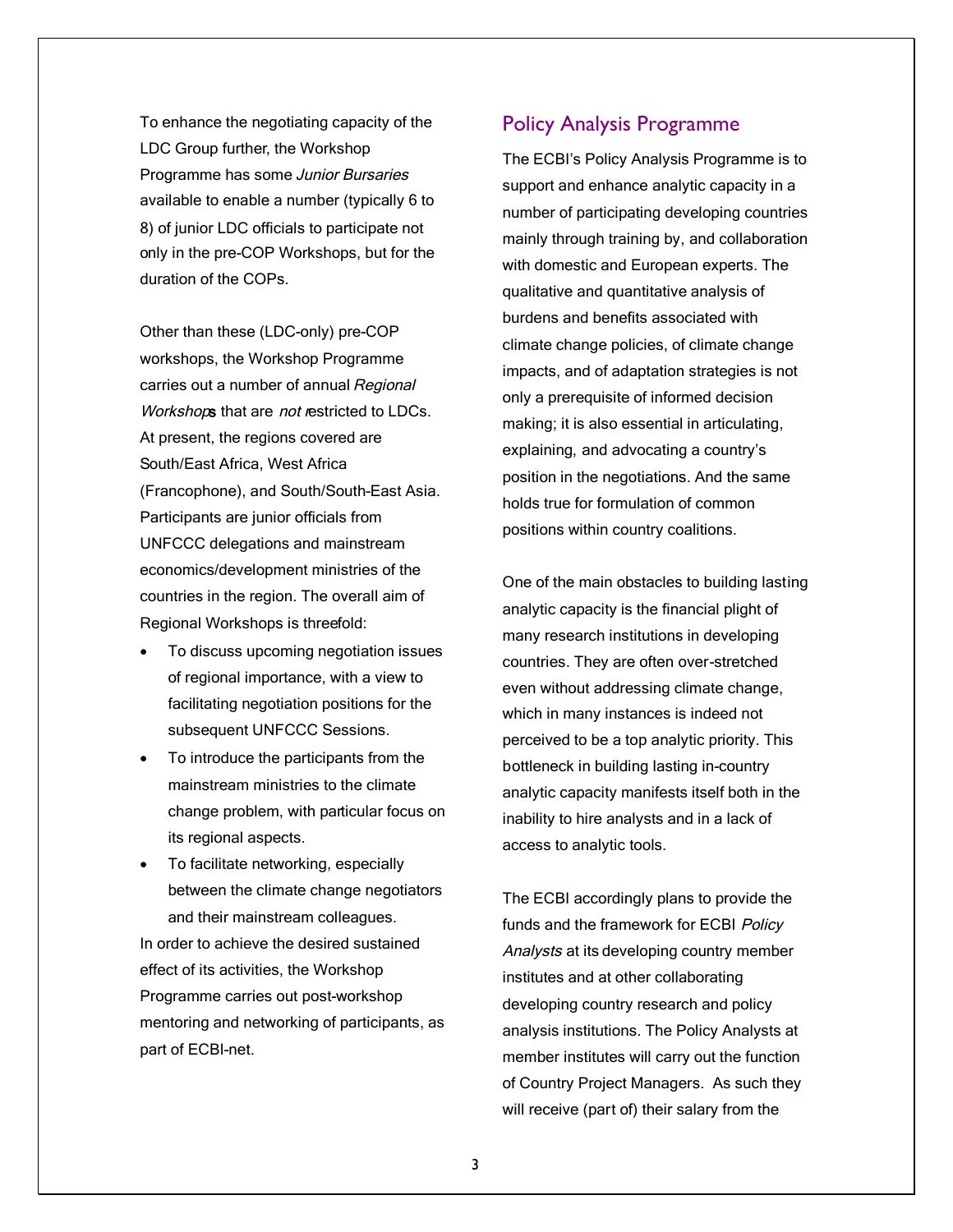ECBI. The other collaborating Policy Analysts will typically not receive salary contributions, but the ECBI will cover project related training, travel expenses and the cost of project specific software or data needs. While it is expected that the ECBI Analysts will spend some time working with their colleagues at the European ECBI institutions, most of the work is to be undertaken in their home institutions.

#### **Management**

The day-to-day running of the ECBI is carried out by the Director with support from the Programme Heads of the thee ECBI Lead Member Institutions: Oxford Climate Policy (OCP); the International Institute for Environment and Development (IIED); and the Stockholm Environment Institute (SEI). The Director and Programme Heads collectively form the Executive Committee.

Strategic guidance and quality control are provided from outside the ECBI Membership by the participating government Partners, primarily through designated Country Coordinators. The Annual General Meeting — to be held in parallel with the intersessional UNFCCC Subsidiary Bodies meetings — is open to all the participating government Partners and is the main quality control instrument for the ECBI.

Strategic guidance on the content of the Initiative is given by a Steering Committee, presently co-chaired by Mr Mama Konaté (Mali) and Ambassador Bo Kjellén (Sweden).

It is envisaged that the Initiative become a long-term instrument for the sustained building of developing country negotiation capacity.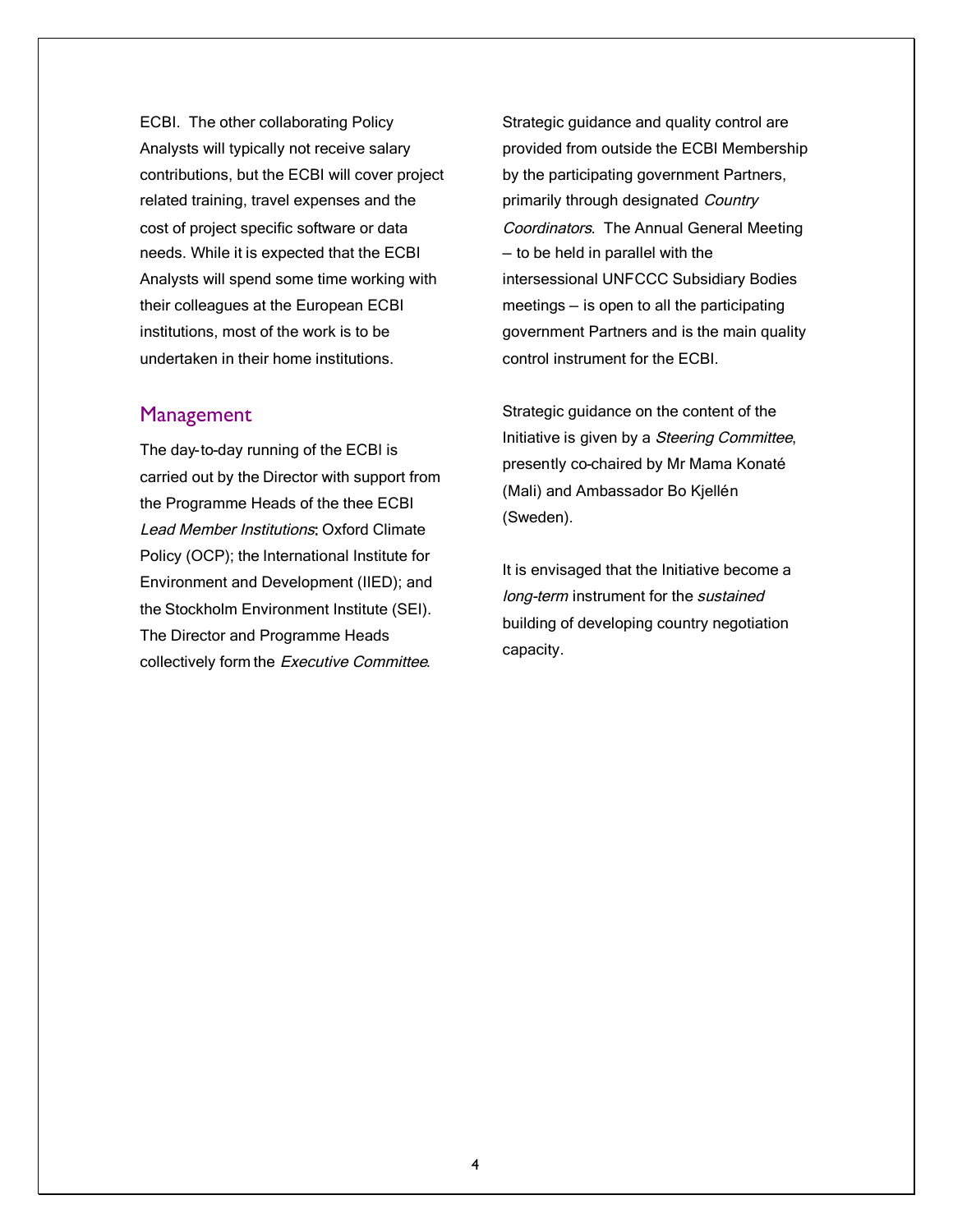# MESSAGE FROM THE CO-CHAIRS OF THE STEERING COMMITTEE



#### Bo Kjellén

he Nobel prize laureate P. Crutzen and his colleague E. Stoermer have minted the expression "the anthropocene era" to characterize our present time. Humans are now influencing the whole earth system for the first time in history. Climate change is one aspect – but not the only – of this new situation. At the same time, new means of information and communications are transforming the world economy, shaping broad networks, influencing social patterns, creating the phenomenon of globalization. We are being integrated at the planetary level. T

But at the same time, the growing divide between rich and poor is a continuing and disturbing feature of our world. This is a fact within countries, but also between countries and regions. The differences of resources between South and North continues to influence multilateral cooperation in many different ways; but the picture is more nuanced today than traditional UN structures can recognize. Many practitioners of the New Diplomacy for sustainable development would agree that more frequent contacts between representatives of G77 and the developed countries would be in the interest of all.

However, North-South cooperation is hampered by a lack of trust, and a lack of negotiating resources in many developing countries. It is this void that the European Capacity Building Initiative aims at closing, through its different programmes. Of course, our resources for capacity- and trust-building are limited, but we provide a structure and a method with considerable potential. This report presents an overall picture of our first months of activities, a period of rather intense activity. But beyond the facts is also a sense of direction, not only creating venues for talks or expert advice, but also real meetings of minds in a different setting than the negotiating rooms.

As the climate negotiations are now moving into a crucial phase, preparing for the longer term regime beyond 2012, this may prove to be of real significance. The negotiators come from poor countries and rich countries, and they all have their briefs and instructions; but with a growing group of people who know and trust each other, and who feel more secure in mastering the substance of the issues, the prospects for negotiating fair and realistic agreements will improve. Our initial experience of ECBI gives reason for optimism.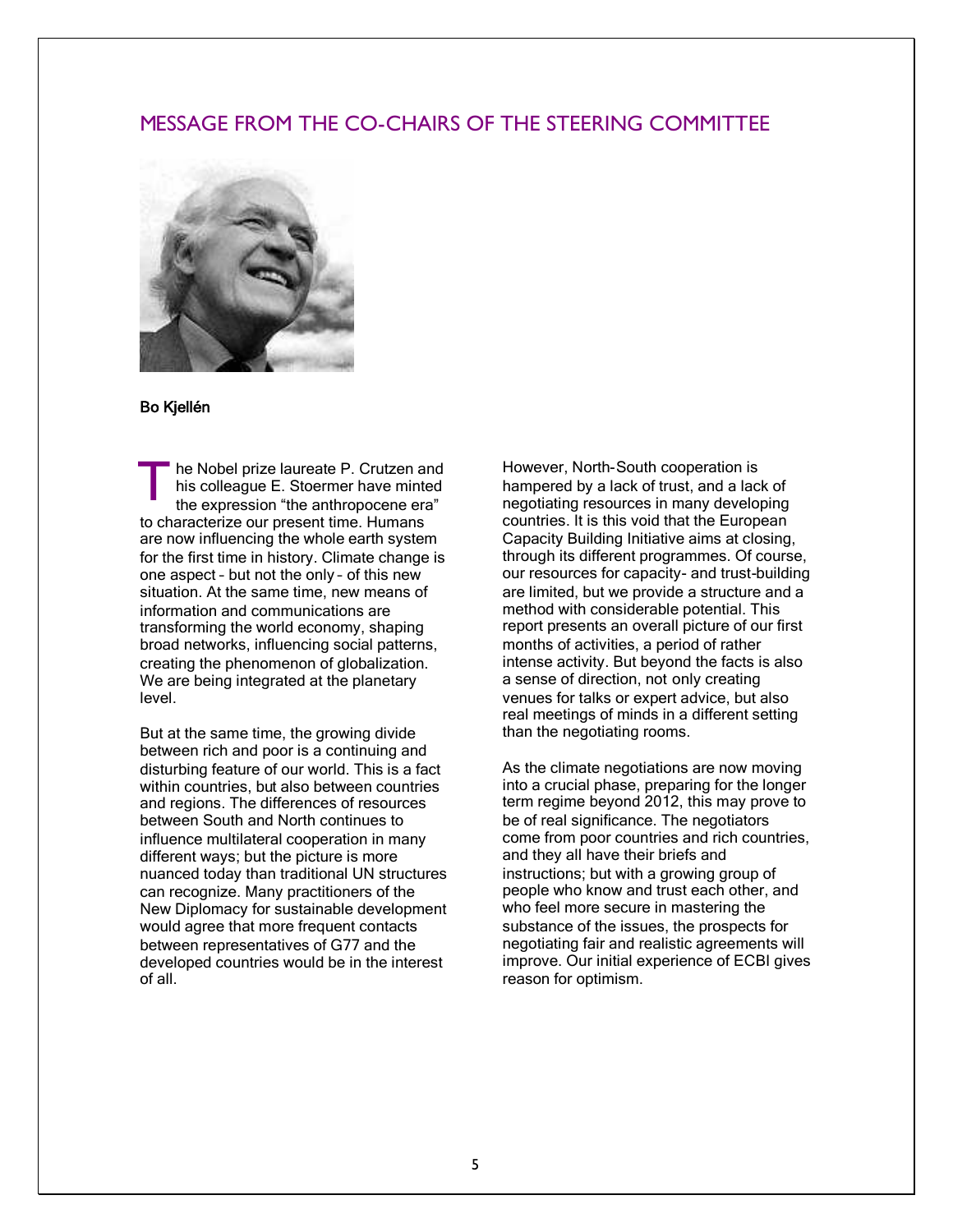

#### Mama Konaté

e crois que ECBI a fait du chemin depuis Je crois que ECBI a fait du chemin depuis<br>Son lancement ici à Bonn en marge de SB-22 tel qu'en atteste son rapport annuel 2005. Les activités menées ont contribué, à n'en pas douter, à améliorer les performances du Groupe des PMA aux négociations de la COP 11 à Montréal.

Je pense personnellement que certaines des suggestions du rapport notamment concernant une plus grande présence des négociateurs européens au cours du Colloque d'Oxford et éventuellement des

visites à leurs homologues du Sud, contribueraient sans aucun doute à améliorer le climat de confiance des négociations.

En conclusion, je pense que l'espoir est permis qu'avec ECBI à travers ses trois programmes les pays du Sud parviendront à jouer pleinement leur rôle et que les négociations pourront se dérouler dans une atmosphère de plus en plus confiante et apaisée.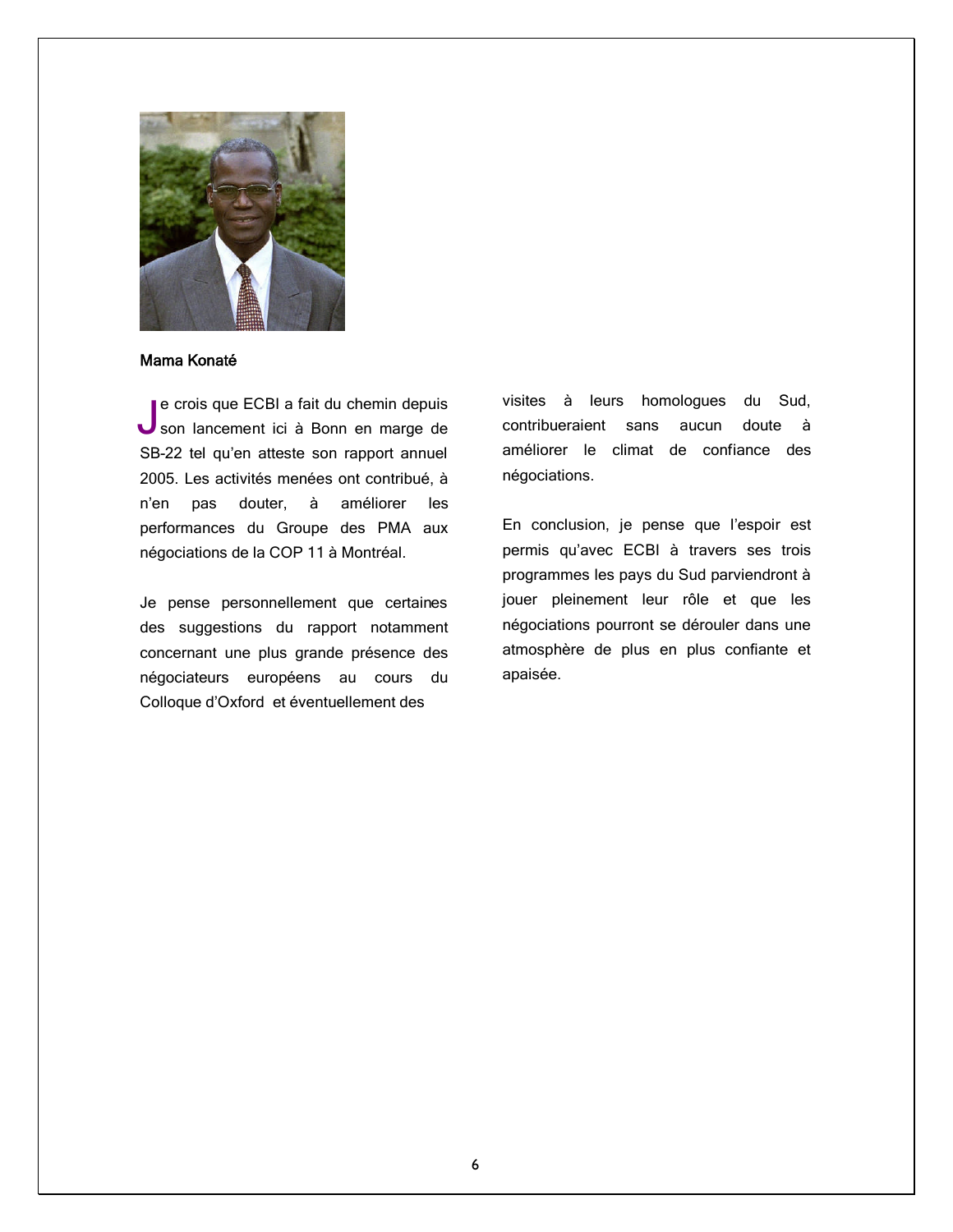# EXECUTIVE COMMITTEE REPORT







Benito Müller **Saleemul Huq Thomas E. Downing** 

n its first year since having been officially launched on 23 May 2005 during the 22nd Meeting of the UNFCCC Subsidiary Bodies in Bonn, the European Capacity Building Initiative saw a first round of Oxford Fellowships under its Fellowship Programme, as well as a number of workshops organised by its Workshop Programme and the initiation of two projects carried out under the aegis of its Policy Analysis Programme. It also saw the addition of certain new activities not envisaged in the original concept. I

In a first instance we were able to raise the funding for a very simple but effective scheme to enhance the capacity of LDC delegations to communicate with one each other and with their EU colleagues during the negotiating session, by providing a number of courtesy mobile phones. The scheme was introduced as a trial at COP11 in Montreal, and, given its success will also be used at SB24 in May 2006, with the aim of (funding permitting) making it a regular fixture during the COP and SB sessions.

Another event which was conceived after the launch of the initiative was a 'Bonn Seminar' to be held during the Bonn SB meetings.

Given the success of the 'Oxford Seminar' held during the 2005 Fellowships in September 2005, it was felt that that it might be helpful to hold a negotiation-specific counterpart during the intersessional meeting of the Subsidiary Bodies. Funding has been secured to hold the first of these Bonn Seminars on 21 May 2006. It is hoped that if this proves to be a success, this will turn out to be an annual event.

# Oxford Fellowship Programme

The pilot round of the annual ECBI Oxford Fellowships was held from 18 to 30 September at Magdalen College, Oxford/UK. Eleven Fellowships were taken up by leading negotiators from nine developing countries: Bangladesh, Brazil, Burkina Faso,

China, Mali, Mexico, Pakistan, Turkey, and South Africa. During a number of 'Country Visits,' the Francophone Fellows visited a number of agencies of the French government, while the rest of the Fellows met with representatives of the UK Presidency (including a visit to No. 10 Downing Street), and – in the course of a visit to Stockholm – with officials of the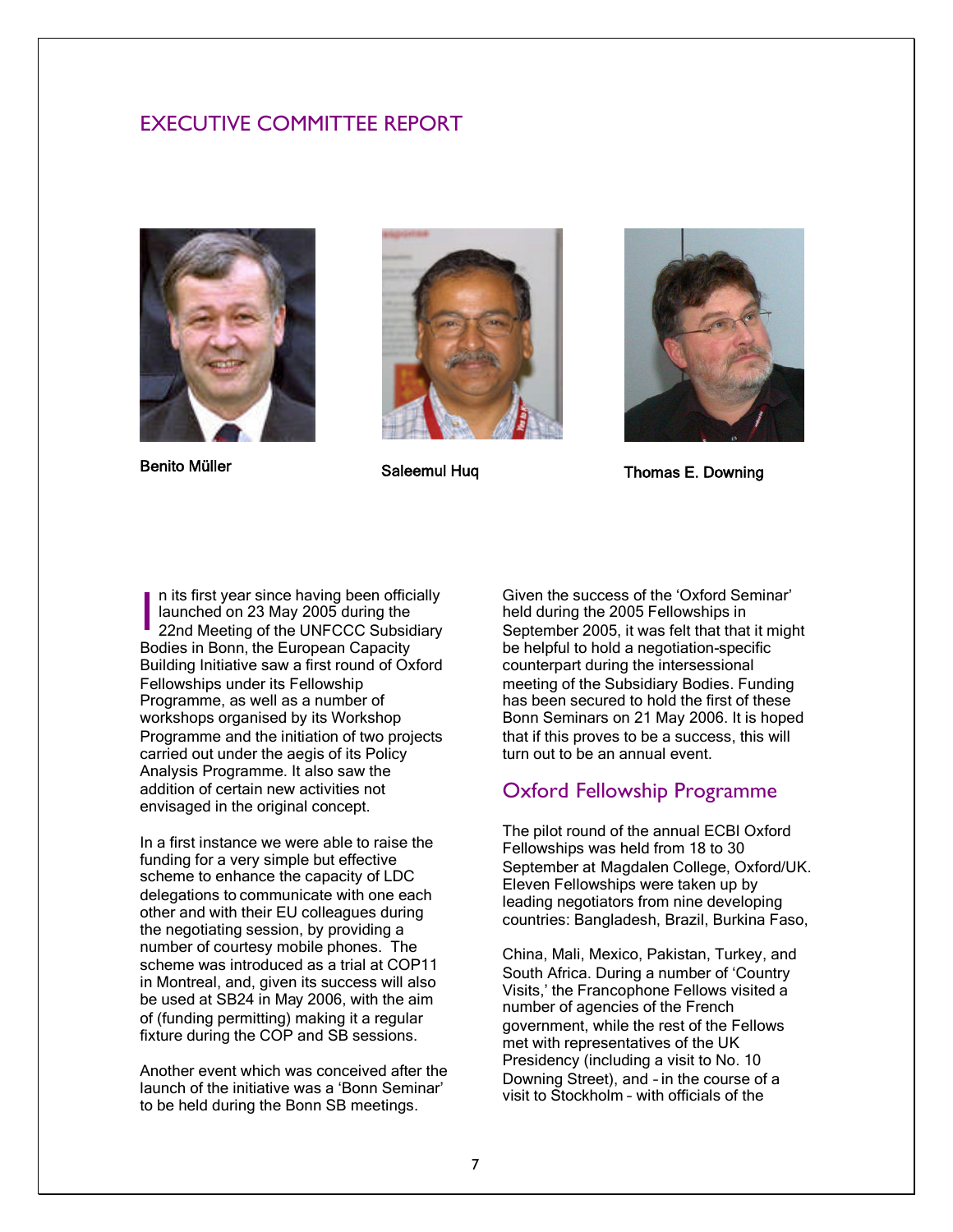Swedish government and with members of the Swedish climate change research community. The time in Oxford was divided between, a 'Fellowship Colloquium' – where the Fellows had time to discuss topics chosen by themselves with a number of experts – and a two-day 'Oxford Seminar', where they met counterparts from the European Commission, Denmark, France, Germany, Portugal, Sweden, and the United Kingdom.

Given the feed-back from the Fellows, the second round of Fellowships is planned slightly earlier to be held at Trinity College/Oxford from 23 August to 2 September.

# Workshop Programme

During 2005 three Workshop were held under the ECBI Workshop Programme:

- 1. Regional Workshop for Eastern and Southern Africa in Kenya from 18 to 21 **October**
- 2. Regional Workshop for south and Southeast Asia in Bangladesh from 29 to 31 October
- 3. Pre-COP 11 LDC Workshop in Montreal, Canada on 25 and 26 November

The two regional workshops were the first time that ECBI had held such regional workshops (the idea for the regional workshops had been proposed by participants attending previous pre-COP11 LDC Workshops in Buenos Aires in December 2004). Each regional workshop had two participants from each country, one the UNFCCC Focal Point (the usual Climate Change negotiator) and the other was another government official from a mainstream government ministry (e.g. Finance or Planning). In the case of the South and Southeast Asia regional workshop a third civil society participant from each country was also included. The objectives of each regional workshop was to provide an opportunity for the countries in each regional to understand the issues that were due to be discussed in the upcoming COP and to develop a common understanding of the important issues for the region. In addition to focusing on the upcoming climate change negotiations at the COP another objective of the regional workshops was to enhance the level of understanding of climate change issues amongst some key individuals in mainstream ministries in each country (as well as civil society in the case of the Asia region). Both regional workshops were well attended and resulted in good discussions and feedback (see ecbi website for Workshop Reports).

The pre-COP11 LDC Workshop in Montreal was the third such annual workshop held and was by far the most well-attended (over 30 LDC negotiators participated). The discussions were very lively and there was much appreciation of the opportunities for role-playing to raise the negotiating skills of the LDC negotiators. For the second year running ecbi was also able to support the attendance of 7 Junior LDC Negotiators who not only were able to attend the two-day, pre-COP11 LDC Workshop but also stayed for the full COP and were able to assist their respective national delegations as well as the LDC Group during the negotiations. The feedback from the participants after the workshop and after the COP has been excellent (see ecbi website for Workshop Report).

Based on the excellent feedback received to both the regional as well as pre-COP LDC Workshops we plan to continue both regional as well as pre-COP LDC workshops for 2006. In addition to the two Regional Workshops (held in English) we will also be adding a third Regional Workshop (in French) mainly for Francophone countries in West Africa (based on strong feedback and desire from all the Francophone LDC countries, most of whom are located in West Africa). Thus the schedule for regional and pre-COP12 workshops in 2006 is as follows:

- 1. Regional Workshop in South and Southeast Asia to be held in Bangladesh from 7 to 10 August
- 2. Regional Workshop for Eastern and southern Africa to be held in Kenya from 25 to 27 September
- 3. Regional Workshop for West (Francophone) Africa to be held in Mali in October (dates to be fixed)
- 4. Pre-COP12 LDC Workshop to be held in Kenya on 3 and 4 November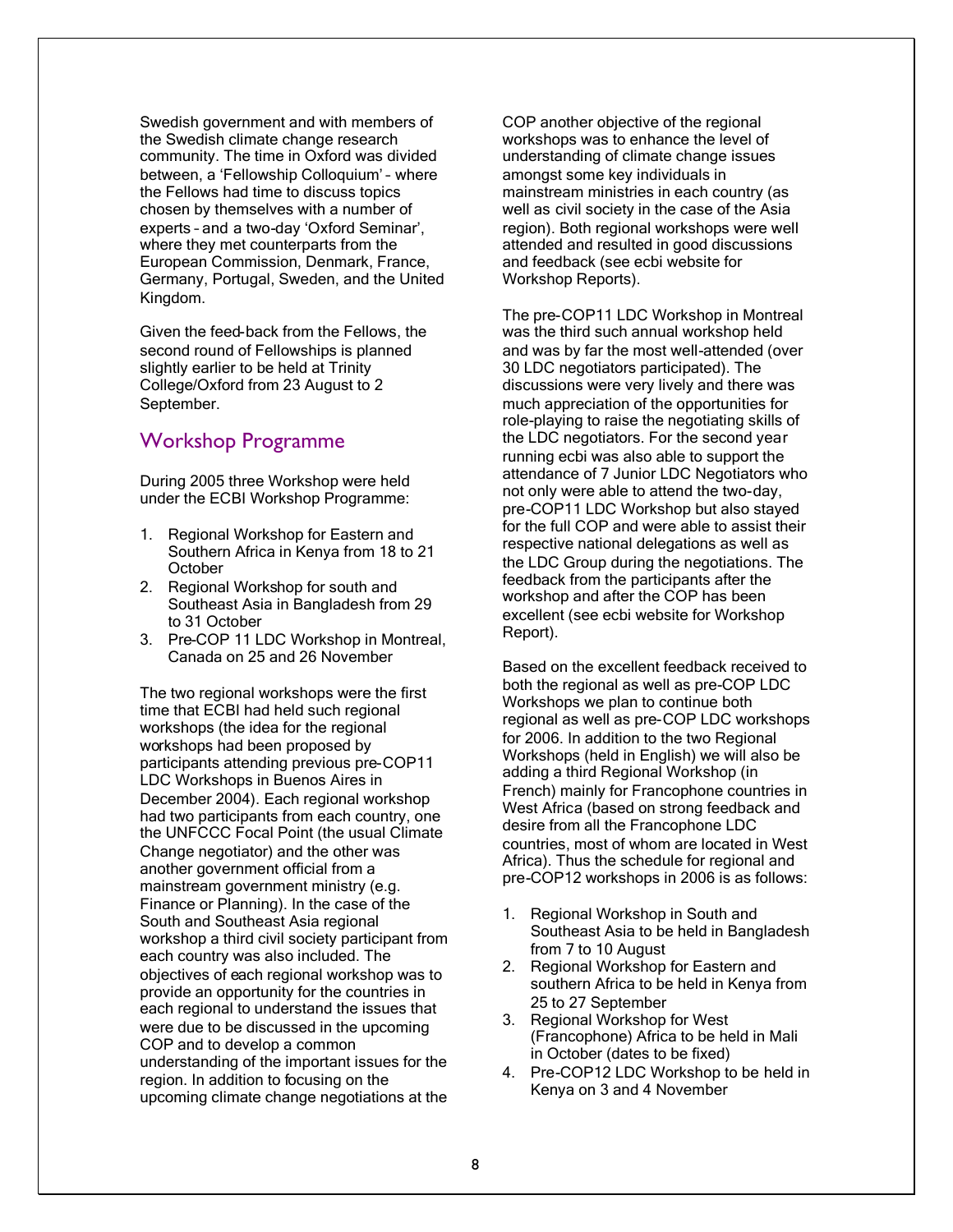Based on feedback and identification of issues of importance to the countries, this year's regional workshops will also include some preliminary outputs from two ecbi Policy Analysis activities undertaken (namely on CDM in Africa and NAPAs).

# Policy Analysis Programme

The ECBI Policy Analysis Programme has thus far not received the originally envisaged core funding. This is partly due to the initial focus on building technical modelling capacity in Advanced Developing Countries, for which fundraising has proved to be difficult, as they generally are not a priority for development funding. Yet such technical capacity, even in less developed countries, will require significant investment, over a longer time period and involve additional institutes and centres of excellence in the participating countries.

However, there has been progress: to identify priorities for policy analysis; to mobilise relatively modest funds for the partnership; and to explore and develop closer links with larger research projects (such as the EC ADAM project just getting under way in 2006).

The aim of the Policy Analysis Programme remains to support and enhance analytic capacity in a number of participating developing countries , mainly through training by, and collaboration with domestic and European experts. The purpose is to support the ability of developing countries in negotiations, both for mitigation and

adaptation. The qualitative and quantitative analysis of burdens and benefits associated with climate change policies, of the relative vulnerability to climate change impacts, and of urgent and effective adaptation strategies is not only a prerequisite of informed decision making; it is also essential in articulating, explaining and advocating a country's position in the negotiations. And the same holds true for formulation of common positions within country coalitions.

In late 2005, coordination of the Policy Analysis Programme was taken up by the Stockholm Environment Institute. Two small projects resulting from feed-back from Fellows and participants of the Workshop Programme have to date been funded through the ECBI and are under way:

- Learning lessons from the NAPAs led by SEI Oxford:
- Southeast Asia: Lessons learned from CDM experience in the region, led by the Hamburgisches WeltWirtschaftsInstitut (HWWI)

Other projects remain priorities:

- Experience with CDM in Africa and LDCs
- Mainstreaming adaptation to climate change into development
- Technical Capacity Building for quantitative economic questions, particularly for Advanced Developing Countries such as Mexico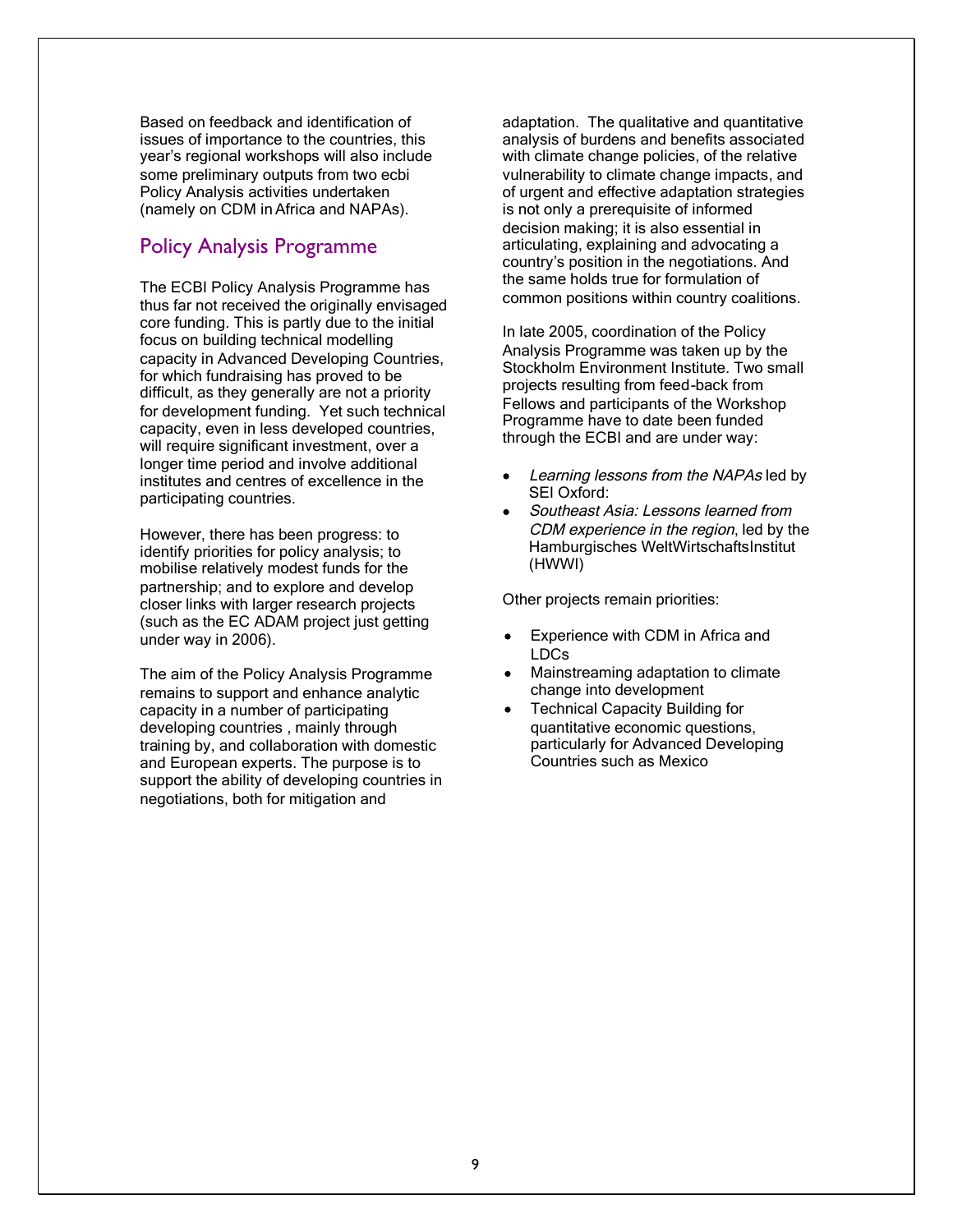# ACTIVITIES IN 2005/06 The 2005 Oxford Fellowships



The pilot round of the annual ECBI Oxford Fellowships was held from 18 — 30 September 2005 at Magdalen College, Oxford, UK. Eleven Fellowships were taken up by lead negotiators from nine developing countries: Bangladesh, Brazil, Burkina Faso, China, Mali, Mexico, Pakistan, Turkey, and South Africa. During the Country Visits, the Francophone Fellows visited a number of agencies of the French government, while the rest of the Fellows met with representatives of the UK Presidency (including a visit to No. 10 Downing Street), and – in the course of a visit to Stockholm – with officials of the Swedish government and with members of the Swedish climate change research community.

The time in Oxford was divided between, a 'Fellowship Colloquium' – where the Fellows had time to discuss topics chosen by themselves with a number of experts – and a two-day 'Oxford Seminar', where they met counterparts from the European

Commission, Denmark, France, Germany, Portugal, Sweden, and the UK.

#### Selected Discussion Highlights

The Fellowship Colloquium. The topics chosen by the Fellows for discussions during the four-day Fellowship Colloquium were post-2012 mitigation issues; problems with the Clean Development Mechanism (CDM) and solutions; mainstreaming; climate impact adaptation and response; and the larger picture.

Post-2012. The question of US participation loomed large in the discussion, a sine qua non for any 'meaningful participation' by developing countries on strongly felt grounds of equity. A lack of domestic public awareness of climate change, the need for sustainable economic growth, as well as the hugely disproportionate per capita emissions were also cited as obstacles to the acceptability of imposing emission reduction commitments or burdens. However, there was a general recognition that climate change will, and indeed already is affecting everyone ('we are all in the same boat'). And therefore there was consensus that the emissions of all major Parties had to be addressed, and a general willingness to cooperate in achieving this, provided that the burden is shared in accordance with the principle of common but differentiated responsibilities and respective capabilities.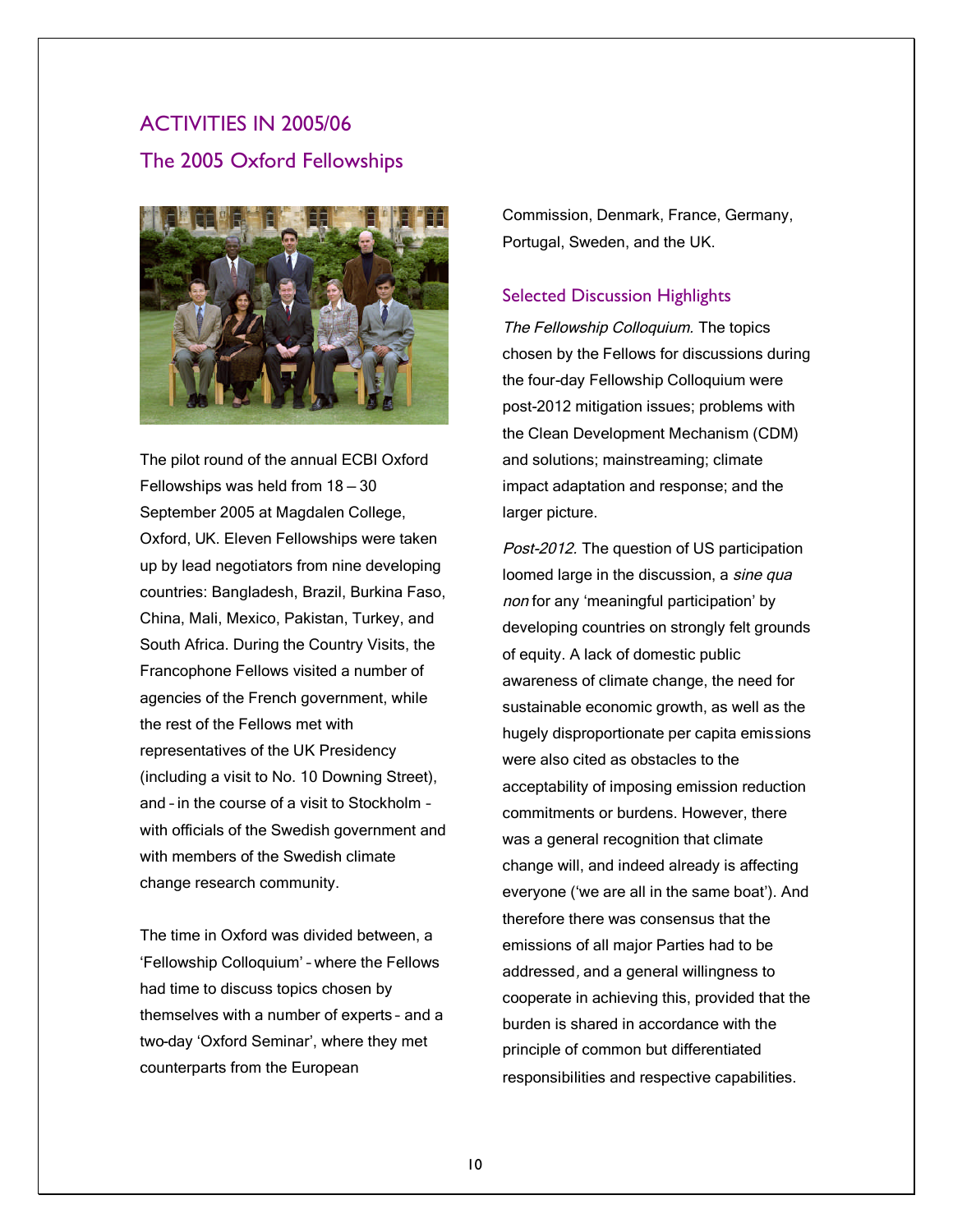Clean Development Mechanism. The CDM was recognised as a potentially very important instrument in this context of addressing developing country emissions. But it was also felt that it still had considerable flaws, ranging from the lack of methodologies for certain key activities such as coal mining, the administrative bottlenecks, to the fact that the marketbased distribution of projects is almost inevitably inequitable from a sustainable development point of view.

Mainstreaming. Prior to the Fellowships, the Fellows were asked to put together a brief on climate change decision-making and mainstreaming efforts in their countries. These briefs informed the discussion of the issue during the Fellowship Colloquium, where particular importance was given to creating a coordinating unit for climate change policies in a mainstream ministry or even the office of the head of government. A strong objection to the whole notion of 'mainstreaming' was raised when it is simply used as a way of imposing "conditionalities in disguise."

Climate impact adaptation and response. Following expert presentations, the state of the art in climate as well as impact and vulnerability science was discussed. This was followed by a discussion about adaptation funding, as well as the role of climate impact response measures in a post-2012 regime. It was emphasised that the post-2012 discussions should not be limited to mitigation issues, but should address the question of how to address adaptation and

unavoided climate impacts in a more systematic manner.

The 'Larger Picture'. The final morning of the Fellowship Colloquium was dedicated to a discussion of broader issues, namely the workings of the United Nations Framework Convention on Climate Change (UNFCCC) and its synergies with the other Rio conventions, and the issue of equity. Equity was one of the most strongly felt issue to be discussed, both during the Colloquium as well as during the social discussions outside it. Two issues proved to be of particular interest. On the one hand the nature of the principle of 'common but differentiated responsibilities', as regards to sharing both mitigation and adaptation/impacts burdens, and the issue of per capita entitlements for assigned amounts.

Oxford Seminar. Apart from presentations on the working of the G77 and China and the EU, the discussion during the Oxford Seminar focussed on two themes — the role of technology in engaging developing countries, and the nature of OECD Overseas Development Assistance (ODA), its relationship to climate change funding, to

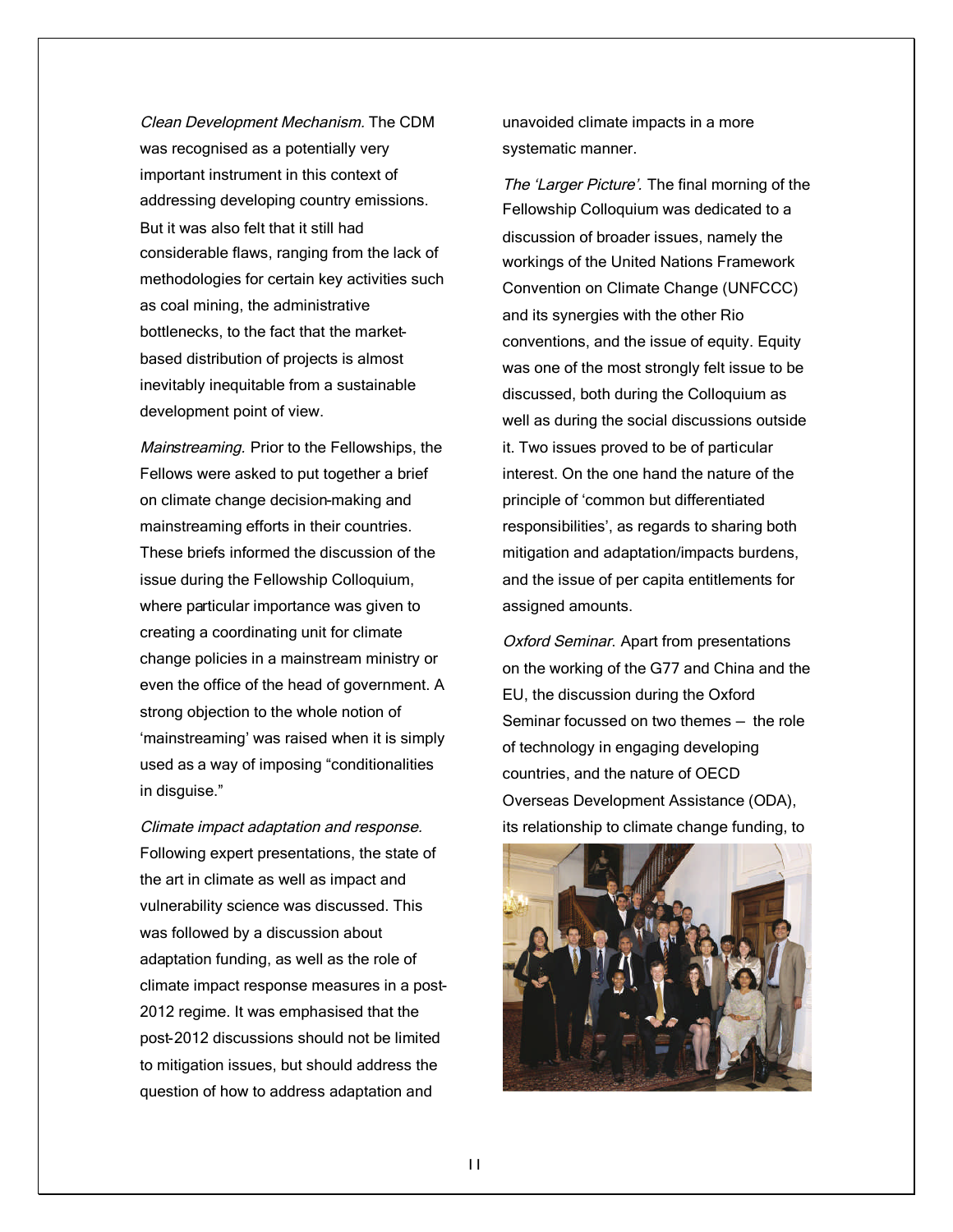foreign direct investment, as well as to domestic investment. Key points raised in these discussions included:

- the design of a framework for technology transfer taking into consideration the difficult and often contentious issues of intellectual property rights and expectations of return on investment when aiming to remove "barriers" for technology transfer.
- The need for innovative solutions to the problem of integrating adaptation measures into domestic planning as well as to the problem of involving the *private* sector in providing the 'new and additional' funds needed for adaptation activities, given the limitations on ODA, let alone the climate change funds.

#### Country visits

France. The country visit to France proved to be a very useful part of the Fellowship Programme, particularly for the building of capacity and direct contacts with the main actors of the climate change process in France. The visiting Fellows got to know the consultation process set up in France to establish a country position. The country visit also gave the Fellows the opportunity to gather much more detailed information on funding facilities and procedures in France.

Sweden. After an introduction to Sweden's climate policy, the theme of the discussion with the Swedish government partners was trust-building under the UNFCCC. It was recognised that there is still need for a great deal of trust-building between Europe and non- Annex I parties. One measure suggested was that it might be useful to invite G77 and China 'observers' to some of the EU coordination meetings. The Fellowship also felt that it would help avoid an unnecessary erosion of trust if informal communications between contact groups would be conducted through the chairs, so as to avoid the perception of trying to undermine the working of the groups, particularly those of G77+China, which due to their heterogeneity often have difficulties to reach a consensus as it stands. A visit to the Swedish Environment Institute (SEI) was used to discuss the use of economic instruments in climate change policy making, and its Director invited the Fellows to suggest research topics for the SEI to pursue.

United Kingdom. One of the key points of the visit to meet the partners from the UK government/EU Presidency was no doubt the clarification that the EU's post-2012 aim of 'deepening and broadening participation' is aimed only at the Annex I non-Parties of the Kyoto Protocol, and not at developing country Parties. During the visit to the Prime

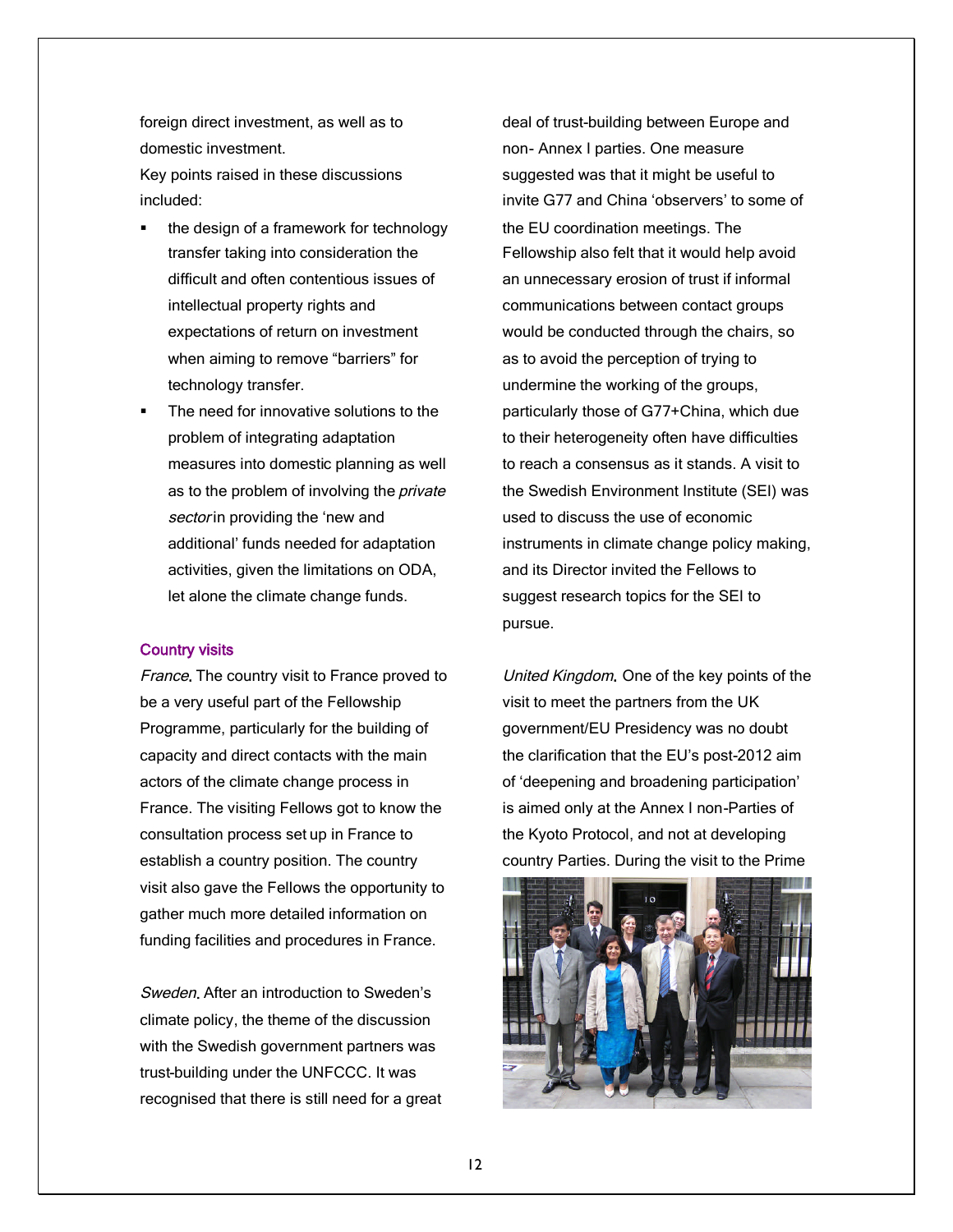Minister's Office, the point was raised that in the spirit of trust building — it might be desirable if there could be at least some representation of the poorest and most vulnerable countries present in the continuation of the Gleneagles Process.

#### Way Forward

Although the most difficult to obtain particularly at the level of expertise aimed at in the Fellowships — genuine trust building requires a certain investment of time, and it was acknowledged that for serious engagement, the duration of the Fellowships could not be substantially shortened. If anything, the Fellows expressed the wish that in future, one might be able to extend the time spend with their European colleagues, so as to enable them to be properly included in the trust-building exercise.

To facilitate this, it was suggested that the time of the Fellowships be moved to slightly earlier in the year, and that an effort be made to convince some of the European partners to participate slightly longer than one to two days, say by attending as

Supernumerary Fellows. To facilitate the interaction of the Fellows beyond the duration of the Fellowships, a number of web-based activities have been created, such as e-mail lists, and a download library, to be managed by Fellows and participants interactively. Moreover, it is envisaged to hold a counterpart to the Oxford Seminar during the intersessional meetings of the UNFCCC Subsidiary Bodies in Bonn/Germany.

#### List of 2005 Fellows

Mohammad Reazuddin (Bangladesh), Mamadou Honadia (Burkina Faso), Sun Guoshun (China), Mama Konate (Mali), Manuel Estrada (Mexico), Julia Martinez\* (Mexico), Saher Bano Walajahi (Pakistan), Mustafa Sahin\* (Turkey), Haroldo Machado (Brazil), Abdul Hamid\* (Pakistan), Muriel Dube\* (South Africa).

\* Supernumerary Fellow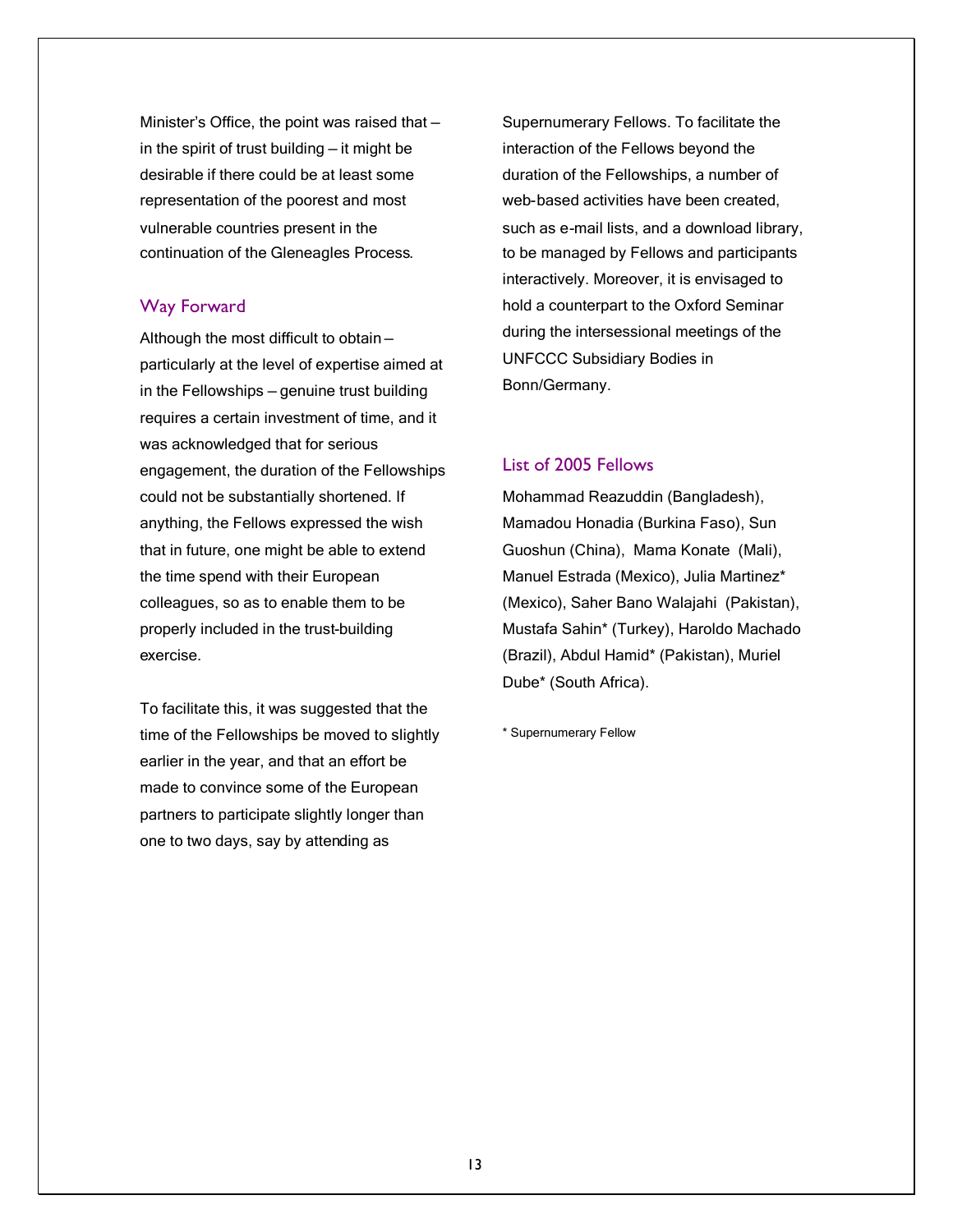#### Workshop Programme

#### Regional Workshop for Eastern and Southern Africa



A three-day workshop aimed at building trust among leaders and experienced government negotiators in east Africa was organised in Nanyuki, Kenya from 19— 21 October 2005. 25 participants from 11 countries of Eastern and Southern Africa participated in workshop. There were two participants from each country, one the Climate Change Focal Point and the other a representative from a development/mainstream ministry.

The local organisation was done by the Nairobi based Africa Centre for Technology Studies (ACTS) on behalf of ECBI. Resource Persons included Dr. Saleemul Huq, International Institute for Environment and Development (IIED), UK; Dr. Benito Müller, Oxford Climate Policy (OCP), UK; Mr. Victor Orindi, ACTS, Kenya; Mr. Richard Muyungi, Government of Tanzania and Ms. Emily Massawa, Government of Kenya.

The discussions included a briefing on the history and evolution of the climate change debate and policy making at the international level, through the United Nations Framework Convention on Climate Change (UNFCCC) and its annual conference of parties (COPs). It also focused specifically on the upcoming eleventh session of the Conference of Parties (COP11) that took place in Montreal, Canada in December 2005. Mr. Richard Muyungi, former Chair of the Least Developed Countries (LDC) group in the UNFCCC gave a history of the group and Ms. Emily Massawa, Chair of the Africa Group described the functioning of the Group's activities in the COPs.

Each of the country representatives gave short presentations on their respective country situation with regard to climate change issues and how they are dealt with institutionally. Detailed discussion followed on how to carry forward work on climate change in future in the countries and region. All the participants were asked to provide written feedback on the workshop. Based on the feedback and discussions the following were some of the issues that were brought up by the participants:

 Need to focus on the clean development mechanism (CDM) and its performance in Africa.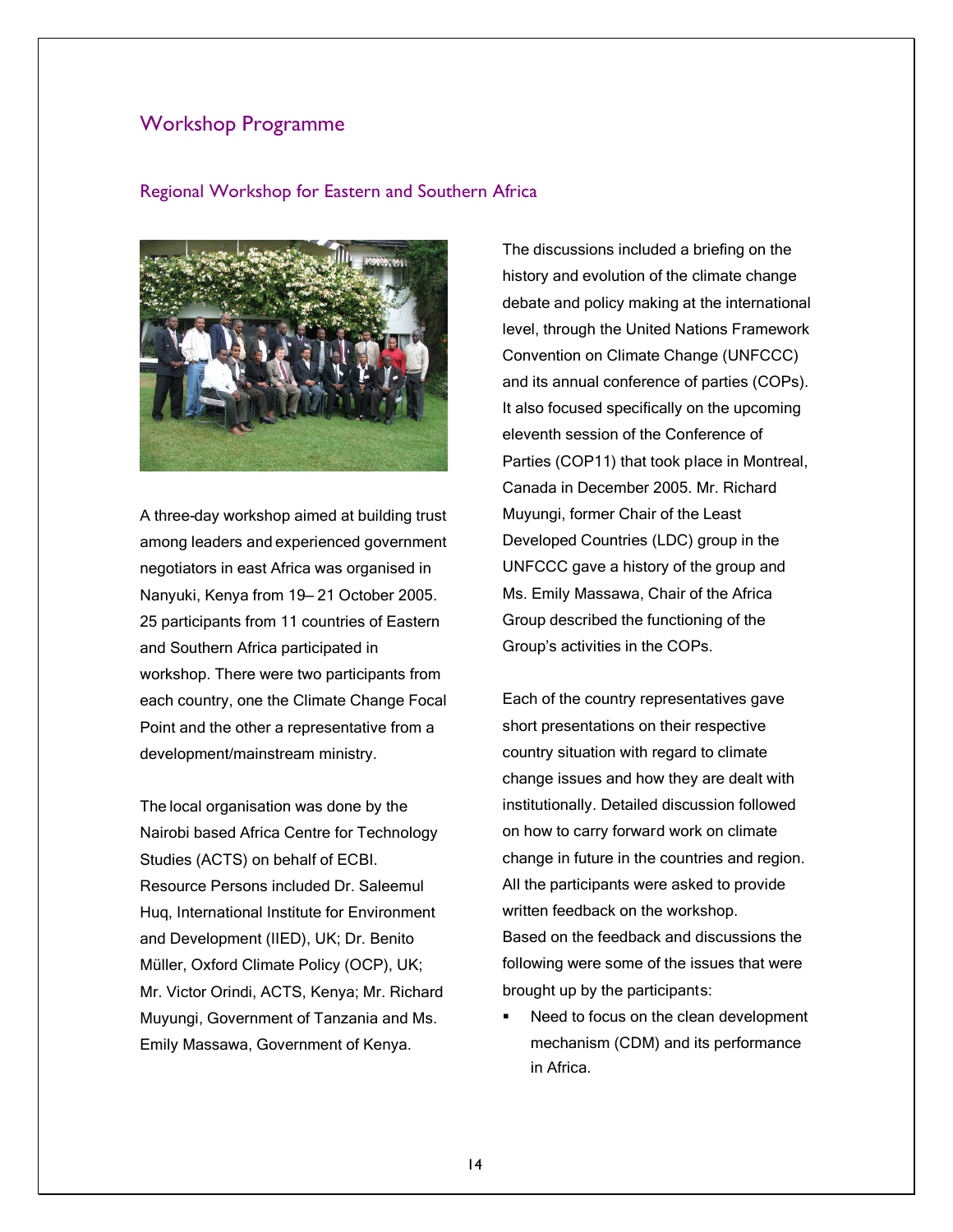- Need to assess the lessons learned through the national adaptation programmes of action.
- (NAPA) process in the LDCs. Need to find ways to mainstream or integrate climate change issues into national and sectoral policy and practice in the countries.
- Suggestion to include some European climate change negotiators for an exchange of views in future workshops.

Participants emphasised the need for African countries to be more pro-active and promote regional dialogue to break deadlocks that have characterized negotiations in the past. They highlighted the need to quantify Africa's ability to adapt and listed available expertise that could be channelled towards proactive adaptation initiatives, such as Early Warning Networks by meteorological departments, which can be created with limited funds.

Lack of information and awareness was listed as one of the main reasons why Africa has not featured prominently in many climate change initiatives, including CDM. Due to limited capacity, decisions at the global level are sometimes made with only one representative from Africa present, and

information does not flow to all involved parties. The capacity of neutral institutions in the region needs to be strengthened to carry out awareness raising activities, without distortion of information to serve business interests.

Participants felt that greater involvement of the private sector was required to promote CDM in Africa. However, further capacity building for the private sector is required, along with efforts for greater involvement.

As an input to the meeting, participants prepared 'country reports' (see box: Country reports) summarising the state of affairs in each country.

The meeting ended with participants identifying key areas to focus further discussions under the aegis of the ECBI, including:

- CDM experiences in Africa;
- promotion of biofuels;
- further research and analysis on adaptation; and
- the option of seeking adaptation funding from the private sector.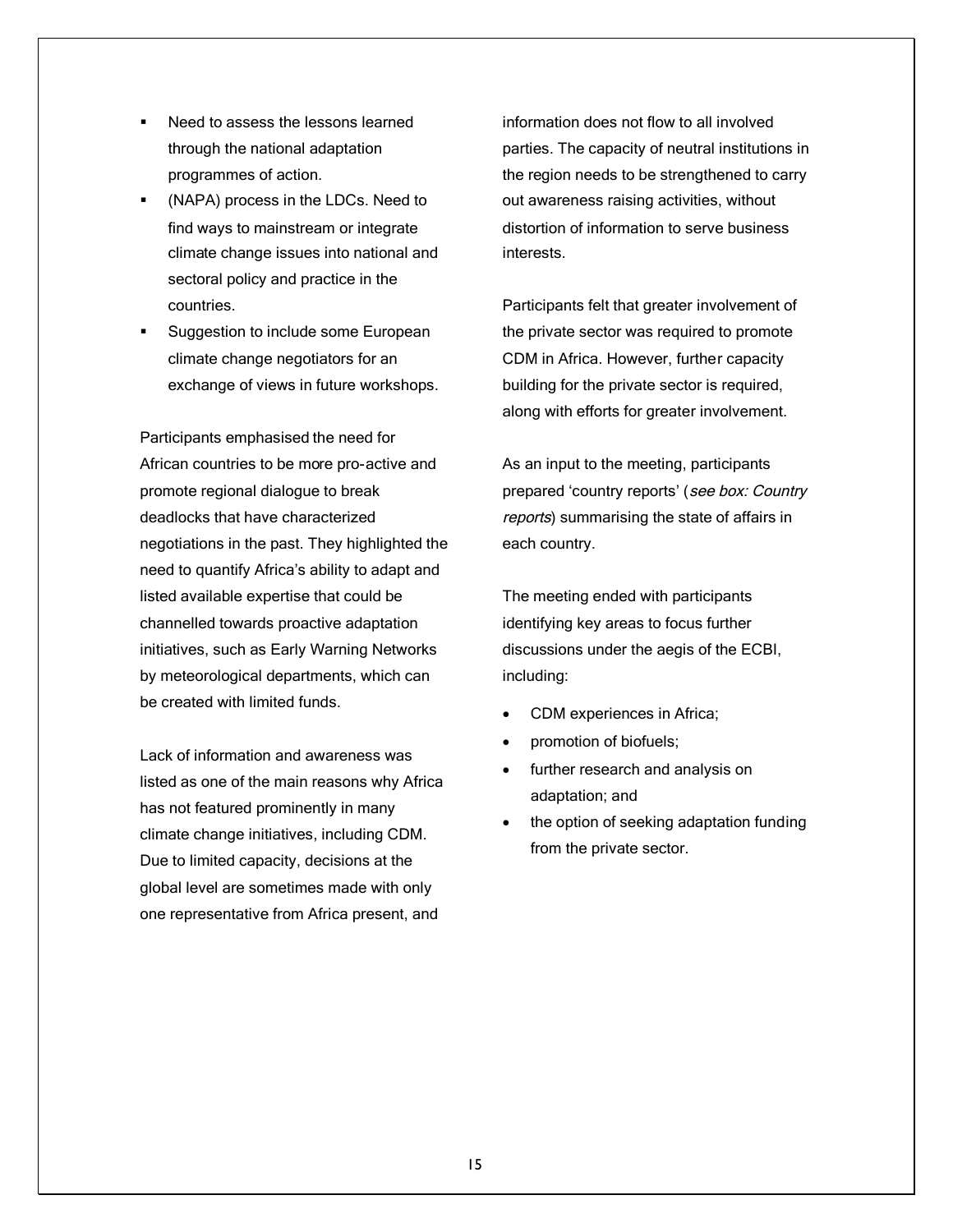#### Box. Country reports from Eastern and Southern Africa

Extracts from the country reports prepared by participants for the Workshop

- In *Malawi*, the first national action plan for adaptation (NAPA), under preparation for COP-11, focuses on improving community resilience, reforestation and rain-fed agriculture.
- A designated national authority (DNA) for CDM has been set up in Tanzania although capacity of individuals and institution needs strengthening. The first NAPA is under preparation. Climate change issues are dealt with by the Vice President's office.
- In Uganda, a DNA has been set up. Awareness raising on climate issues is urgently needed, along with stronger collaboration between finance and meteorological departments.
- In Yemen, the first NAPA was to be completed by December 2005, and a DNA is still to be set up.
- In Zambia, the first NAPA will be completed in early 2006. A DNA is to be established. Awareness building activities will also begin in early 2006. A climate committee is planned, to avoid duplication of efforts between the Environment Department and the Disasters Unit within the Office of the President.
- In Sudan, work on the NAPA is underway and will be completed by early 2006.
- In Botswana, the meteorological department is taking the lead on a climate change committee, with representatives from other sectors, including water, finance and the private sector. The committee meets after every 3 months. A DNA is not yet established due to lack of capacity. Public awareness is being carried out with farmers and other stakeholders in the field.
- In Lesotho, climate issues are dealt with by the Department of Meteorology under the Ministry of Natural Resources. Work in underway on the NAPA and a DNA is yet to be set up.
- In Ethiopia, the Meteorological Department prepared the initial national communication. Preparation of the NAPA was delayed due to delay in flow of resources from UNDP. A council of ministers decided that all climate change issues be handled by the Environmental Protection Agency partnered by the Meteorological Department.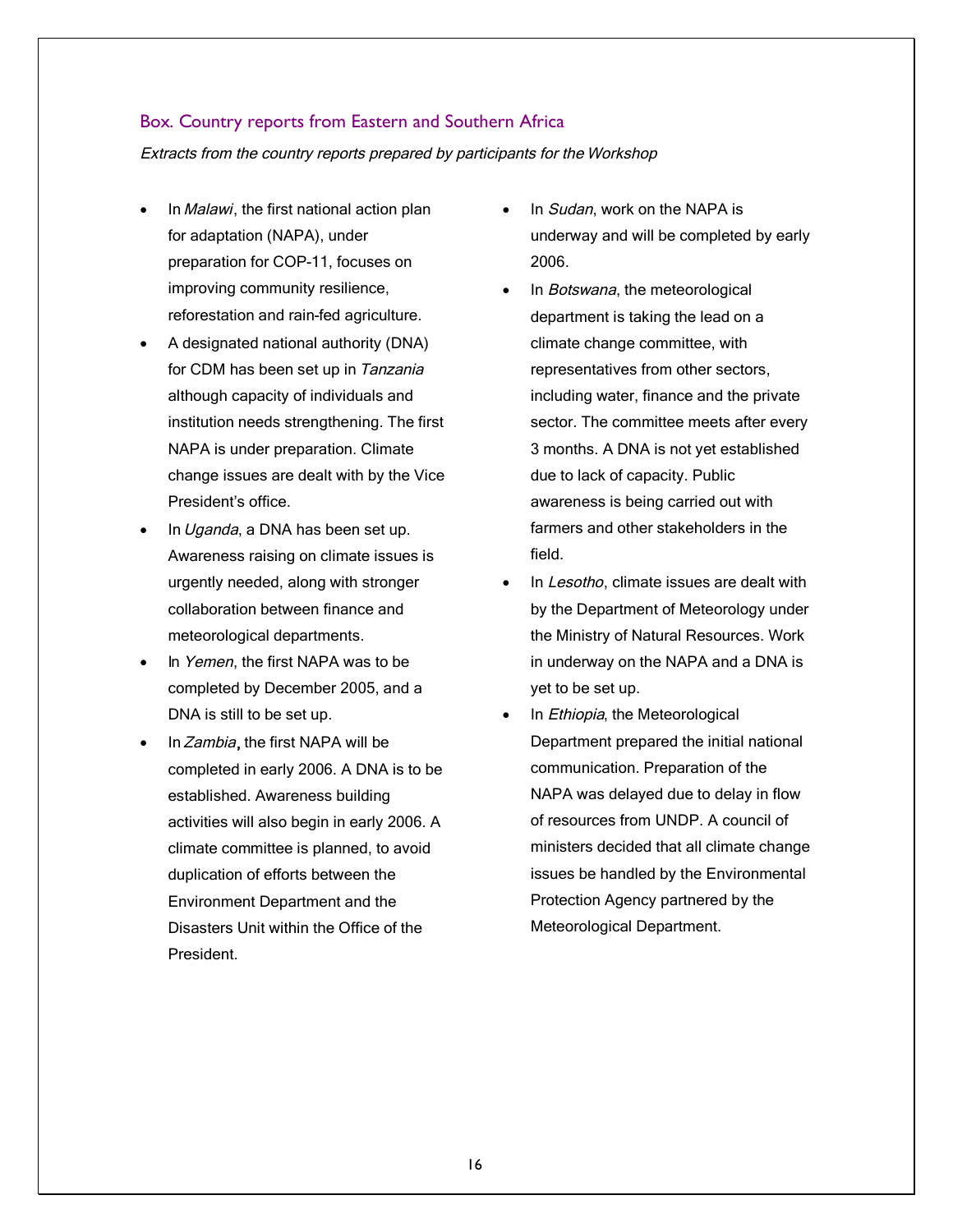#### Regional Workshop for South and South East Asia

A two-day ECBI workshop was held on 30 and 31 October 2005 in Dhaka, Bangladesh, in collaboration with the Bangladesh Ministry of Environment and Forests (MOEF), the Bangladesh Centre for Advanced Studies (BCAS), IIED, the British High Commission in Dhaka, and the UK Department for International Development (DFID). As chair of the Least Developed Countries (LDCs) group in the climate change negotiations, Bangladesh was well placed to influence the international negotiations in the eleventh Conference of Parties (COP-11) in Montreal, Canada in December 2005.

About 70 government and civil society representatives from Bangladesh, India, Pakistan, Maldives, Nepal, Bhutan, Sri Lanka, Cambodia, Laos and Vietnam attended the workshop. In addition, 200 local participants including ministers, government officials, and civil society and private sector representatives attended the inaugural and closing sessions.

The workshop was divided into sessions on science, development and climate change; the climate change negotiations; country presentations; and prioritisation of issues.

The session on science, development and climate change started with a presentation by Professor Sir Gordon Conway from DFID, covering aspects of prediction and

forecasting of weather patterns and extreme climatic events, and emphasising the need for participatory vulnerability mapping and a framework of resilience that includes reforms at the institutional, physical, environmental, agricultural and livelihood level. Dr. Benito Müller's presentation on the history of the UNFCCC negotiations and issues beyond 2012 highlighted the need to look at the bigger picture. Christine Pirenne from the Directorate-General for International Cooperation (DGIS), Netherlands, emphasised the need to integrate climate change issues in development planning, and the need for further research to design suitable adaptation strategies.

In the session on the climate negotiations, M.J. Mace from FIELD, UK, presented the major Issues for COP11/MOP1, including technology transfer, scientific and socioeconomic aspects, and the special climate change fund. Andy Deacon from the Department for Environment, Food and Rural Affairs (DEFRA), UK, presented on key negotiation issues in the post-Kyoto regime, and the status of scientific research on impact and vulnerability to climate change. He said the EU had decided against pressing for developing country commitments in the second commitment period.

Mohammad Reazuddin from the Bangladesh Ministry of Environment and Forests summarised forthcoming negotiation issues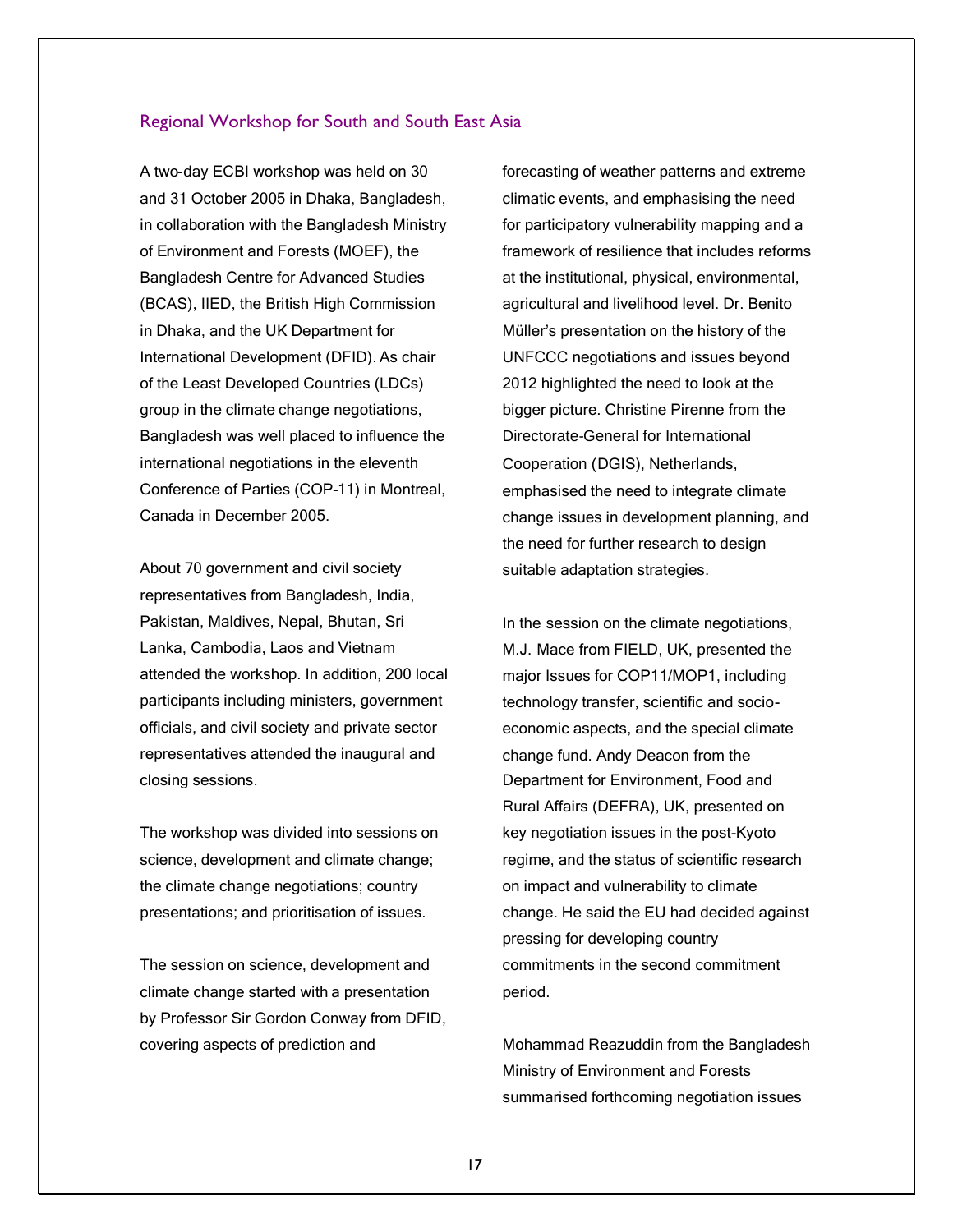for LDCs. He said LDCs were marginalized in the global negotiations because of lack of awareness, coordination, institutional memory and continuity, and lack of capacity. Dr. A. Atiq Rahman, BCAS, presented on equity issues.

Each participating country representative presented informal reports in the following session, where a number of common concerns emerged, including lack of

institutional capacity, lack of risk assessment and prediction capabilities, and lack of adequate support from the development partners in combating adverse impacts of climate change (see Box: Country reports).

During the session on prioritisation of issues, the need for LDCs to exert influence as a group and share experiences was emphasised, along with advance preparation.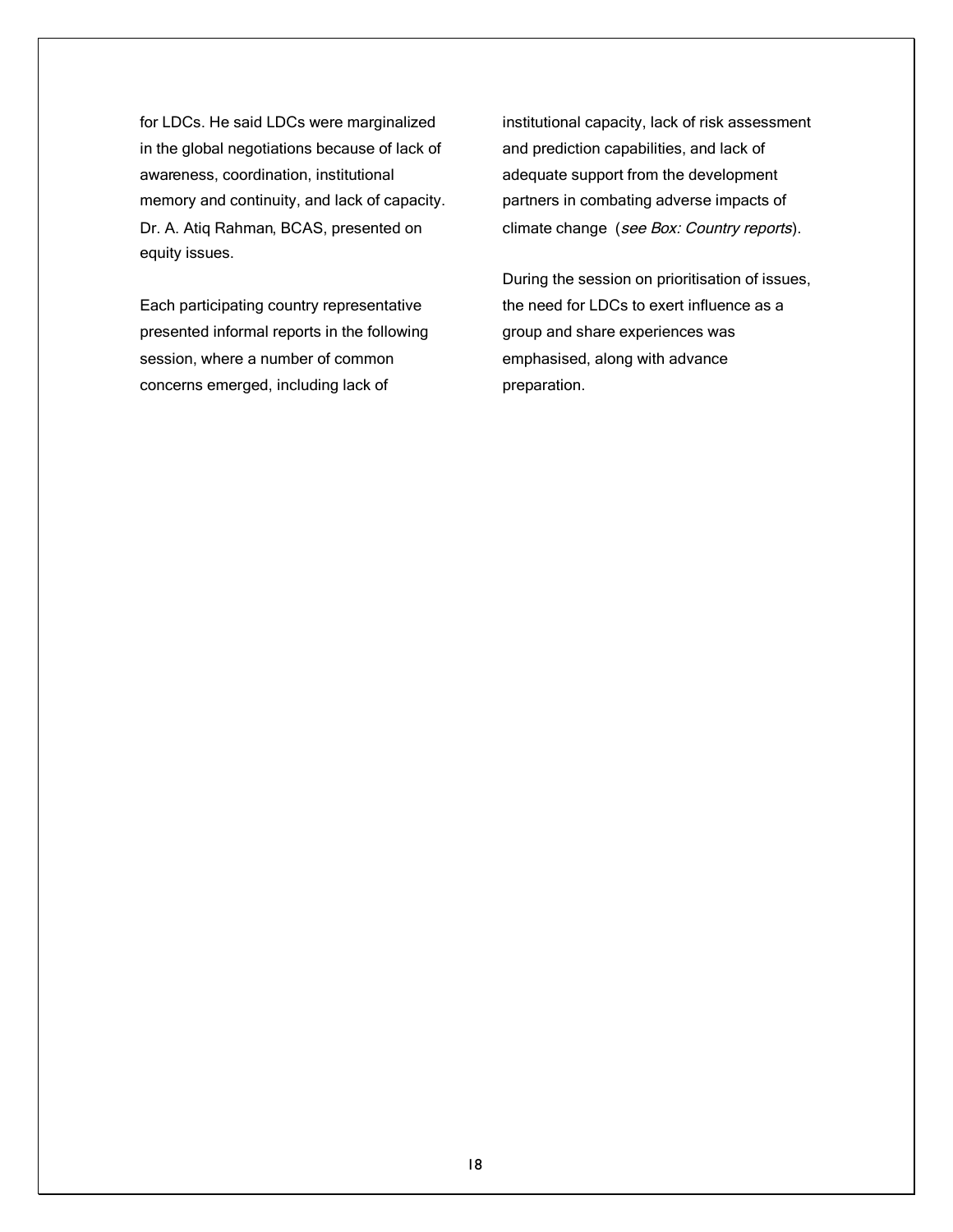#### Box. Country Reports from South and South East Asia

Extracts from the country reports prepared by participants for the 2005 ECBI Regional Workshop

The representative from Bhutan highlighted lack of information and limited capacity as key constraints. Capacity building, meteorological information and infrastructure, better coordination, training in vulnerability assessment and strengthening of relevant institutions were identified as priority areas.

Sri Lanka highlighted vulnerability assessment, adaptation and mitigation measures as priority areas.

In *India*, efforts are underway to implement necessary institutional arrangements and reforms needed for its environmental and socio-economic well-being.

Bangladesh has established a National Climate Change Steering Committee. The NAPA has already been completed. Priority areas include capacity building in both the government and private sector, strengthening of the knowledge base and data collection, awareness raising, advocacy and coordination between relevant institutions and adaptation measures at the stakeholder level.

The main constrain faced by Pakistan is the lack of adequate monitoring systems for the prediction of extreme events. Given its low institutional and financial capacity, efforts are concentrated on reducing vulnerability to climatic events.

Maldives has developed an Integrated Climate Change Strategy to deal with both adaptation and mitigation issues. The country aims to integrate climate change issues into national development and sectoral plans, increase awareness and establish monitoring systems, identify and implement feasible adaptation measures, and minimise greenhouse gas emissions.

In Laos, mitigation and adaptation activities have already been identified, along with assessment of technological needs. Key obstacles include lack of data and expertise.

The Ministry of Environment in Cambodia has created a Cambodian Climate Change Office to network with relevant national and international institutions has established. Major constraints include financial limitation, climate change expertise and research, low technical capacity, lack of cooperation between relevant organizations and limited public awareness.

Vietnam has already established policies and laws regarding climate change and greenhouse gas reduction.

In Nepal, institutional strengthening, implementation of the recommendations of the National Communication, climate change awareness programs and capacity building are key requirements.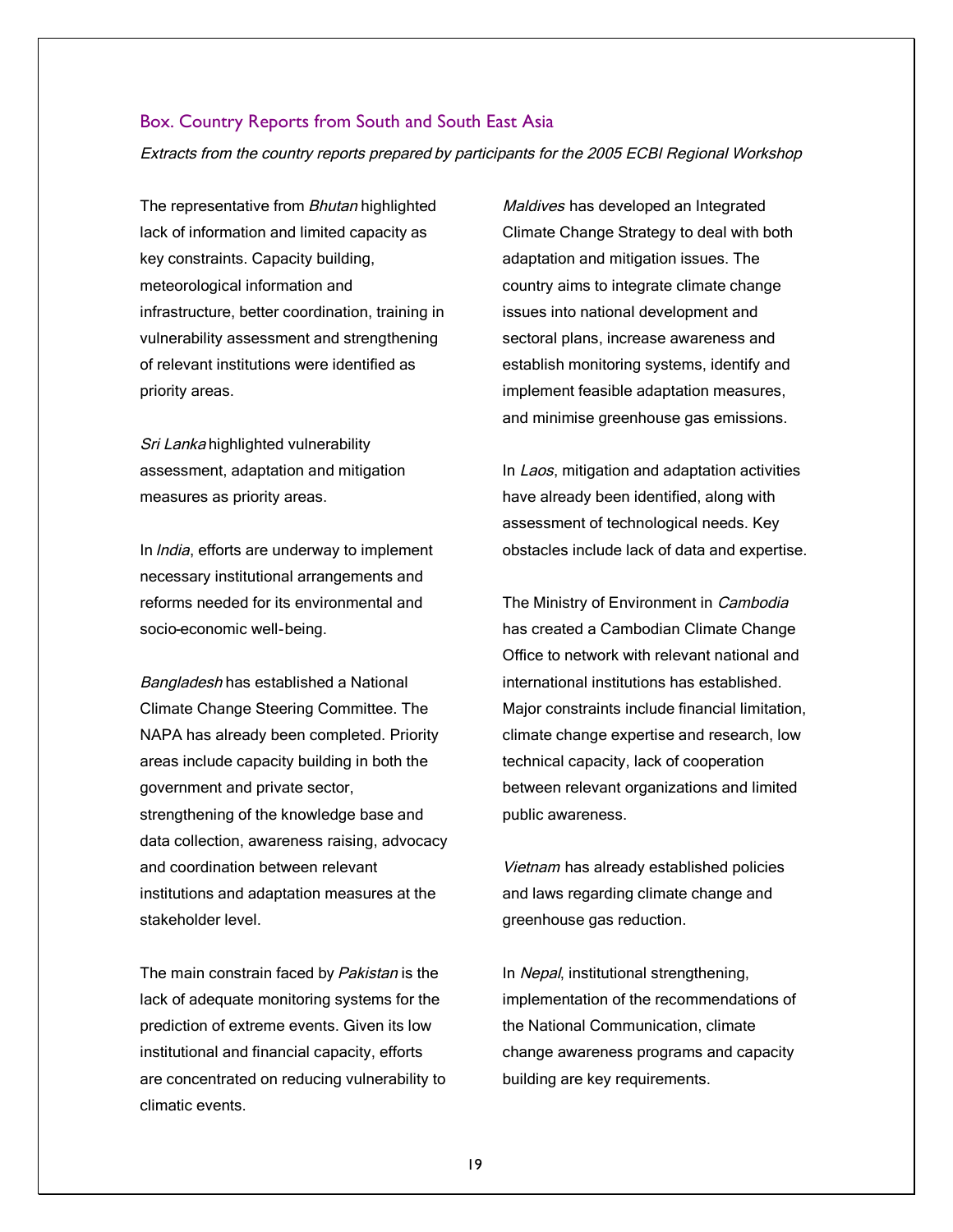# The Policy Analysis Programme

Under its core version, the Policy Analysis Programme will carry out a number of different project strands or 'modules', each requested by the developing country participants, either in the Fellowships or the activities of the Workshop Programme. Funding permitting, the initial array of planned Core Policy Analysis Projects are listed below.

Experience with CDM in Africa and LDCs. The Clean Development Mechanism (CDM), a project-based mechanism under the Kyoto Protocol, allows developing countries to carry out mitigation activities and projects whose Carbon Emission Reduction (CERs) can then be traded to earn foreign exchange in the developing countries. The CDM has been a relative success in supporting mitigation projects in a number of developing countries. However, so far only a small number of developing countries (mainly in Latin America and Asia) have benefited from such projects. The poorer ones (for instance, in Africa and the LDCs) have not yet been able to benefit from the CDM. The project will gather experience on CDM promotion in Africa and LDCs and develop recommendations to enhance the opportunities for poorer developing countries to benefit from the CDM.

Lessons from the NAPAs. Around 40 LDCs are in the process of preparing their

respective National Adaptation Programmes of Action (NAPAs) using a standard methodology. These are expected to be completed and submitted over the next year or so. This project aims to learn from the NAPA process by involving key people from different LDCs who were involved in preparing their respective country's NAPAs. The lessons will be useful for planning the next round of funding for the LDC Fund.

Mainstreaming adaptation to climate change into development. There is an ongoing debate on whether or not − and if so how much − to 'mainstream' adaptation to climate change into development in developing countries. This project will attempt to clarify the different ways in which adaptation may be 'mainstreamed' and how these activities may be funded.

These Core Projects will be carried out with ECBI member institutions in South Asia and Sub-Saharan Africa. Subsequent topics will again be decided in a participatory manner with developing country partners. Additional (country-by-country) modules could be added as and when funding is secured.

The full version of the Policy Analysis Programme will, in addition, contain a Technical Capacity Building Project where quantitative economic questions – particularly those concerning Advanced Developing Countries – are addressed in technical collaboration with the relevant ECBI experts, developing country member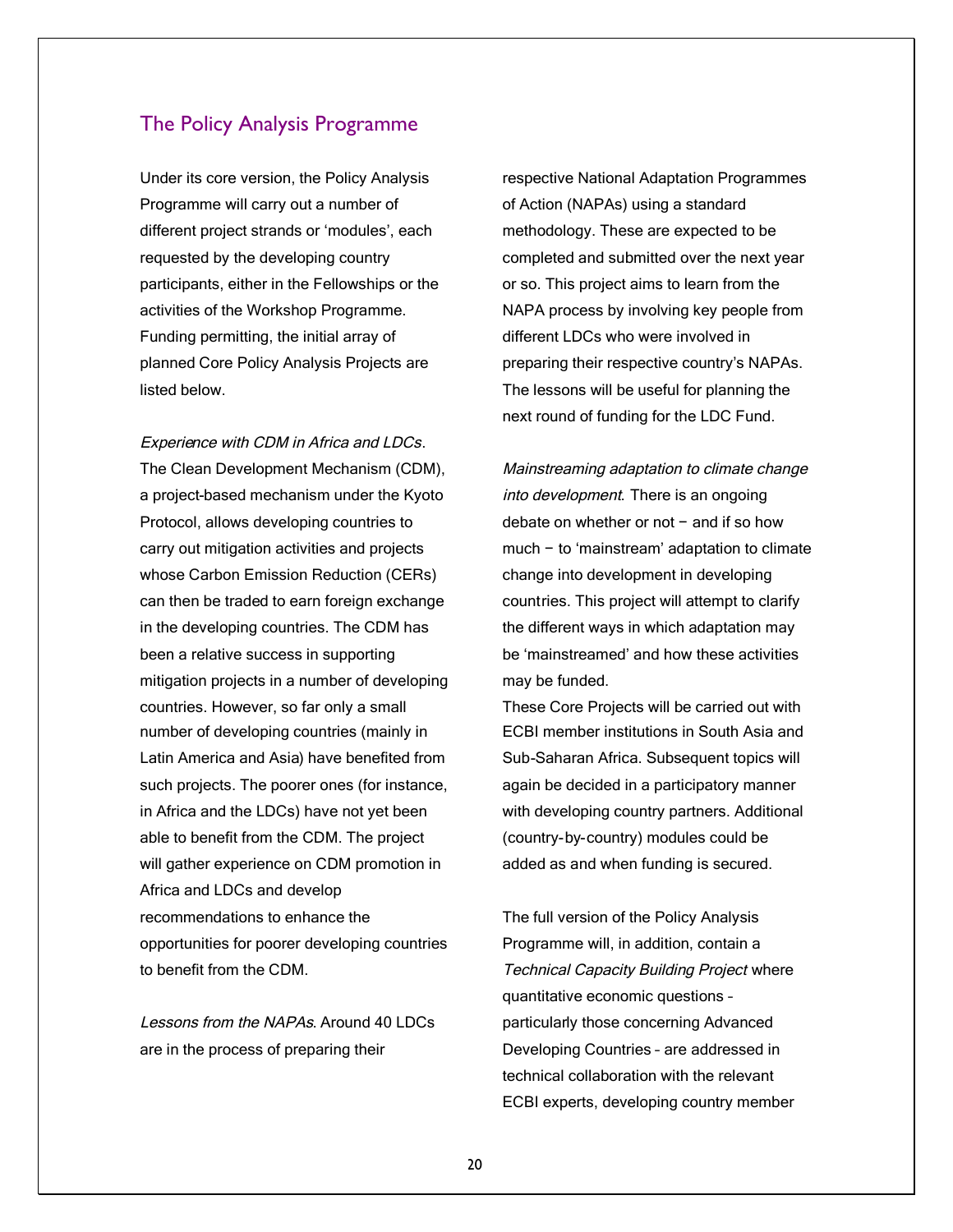institutions and Policy Analysts. Economic modelling capacity in the participating developing countries is built up through the joint development of country specific models and scenarios that will be owned by the involved developing country institutions. The policy makers and negotiators of these

countries — and, particularly, their past and present ECBI Fellows — will guide this technical capacity-building process by formulating the questions and issues that are relevant to the developing country partners in the climate change negotiations and decision making.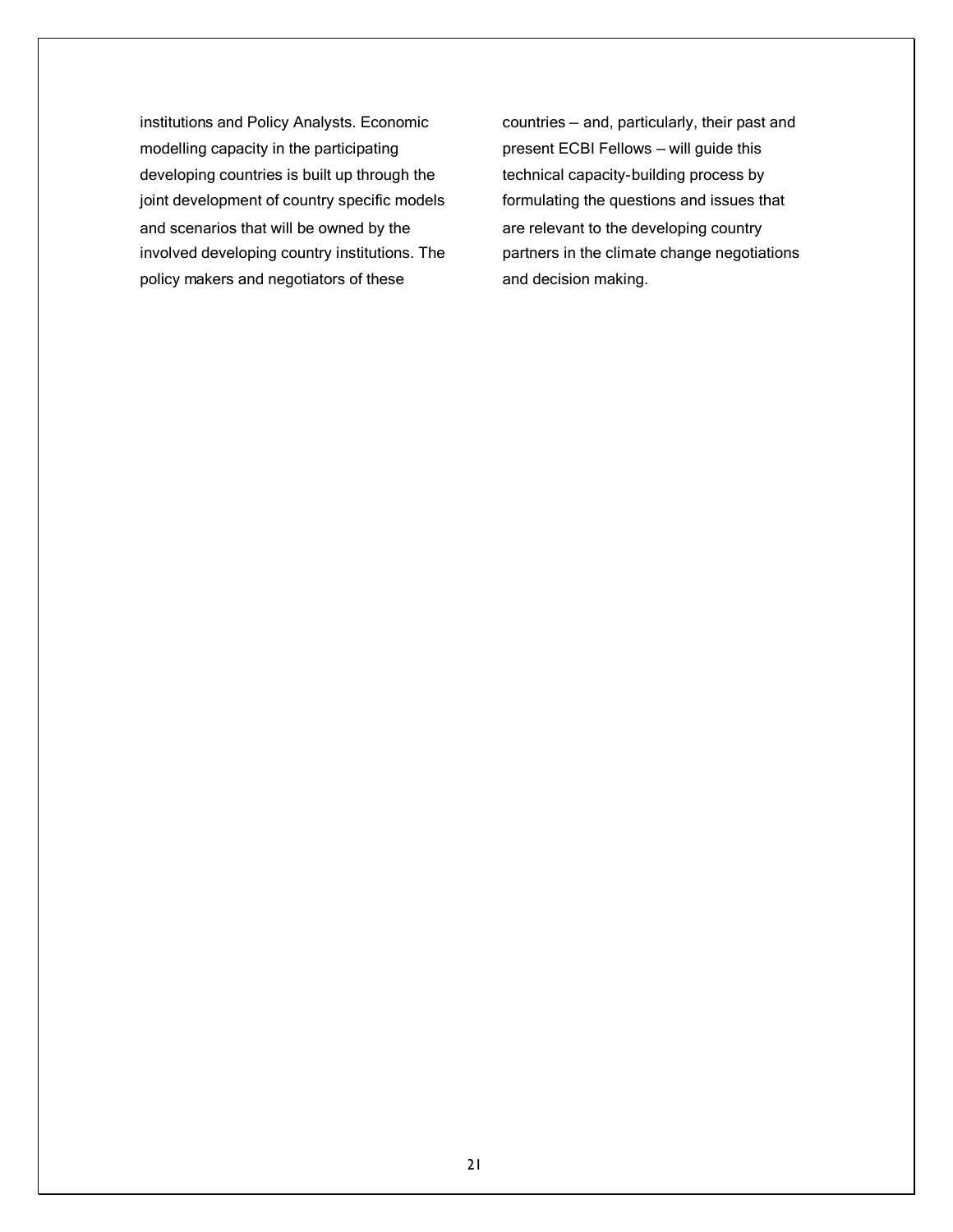# COMMENTS AND FEEDBACK

## On the 2005 Fellowships

Following a request for information regarding North-South trust building activities from the floor at the high-level panel of the Development and Adaptation Days during the recent Montreal Climate Change Conference, Mr Bubu Pateh Jallow (lead negotiator of The Gambia), told the participants about the ECBI in general, and the Oxford Fellowships, in particular. He conveyed the praise of his fellow negotiators

who had participated in the 2005 Fellowships and his personal assessment that the ECBI activities had led to closer North-South relations during the Montreal negotiations. He also suggested that it might be useful in this context if the European negotiators would find the time to visit their developing country colleagues to get a proper picture of the constraints they find themselves in.

# On the workshops

- …informative and …enriching.
- Provided an opportunity to re-consider approaches to addressing issues such as vulnerability, adaptation responses and mitigation.
- …included representatives from different backgrounds …. This is important in sharing experiences on how to integrate climate change
- issues within government planning processes.
- Participants from finance/planning ministries who previously didn't clearly understand the linkage between climate change and economic planning in the past found it extra useful. The workshop

made it clear how economic development and planning is and will be influenced by climate change.

- …gave an indication of Africa's high vulnerability and the importance of having an African position…
- …timely and very informative…shedding light on issues at hand during COP11/MOP1
- …participants can now look for ways through which Africa can contribute to the process as partners rather than create mistrust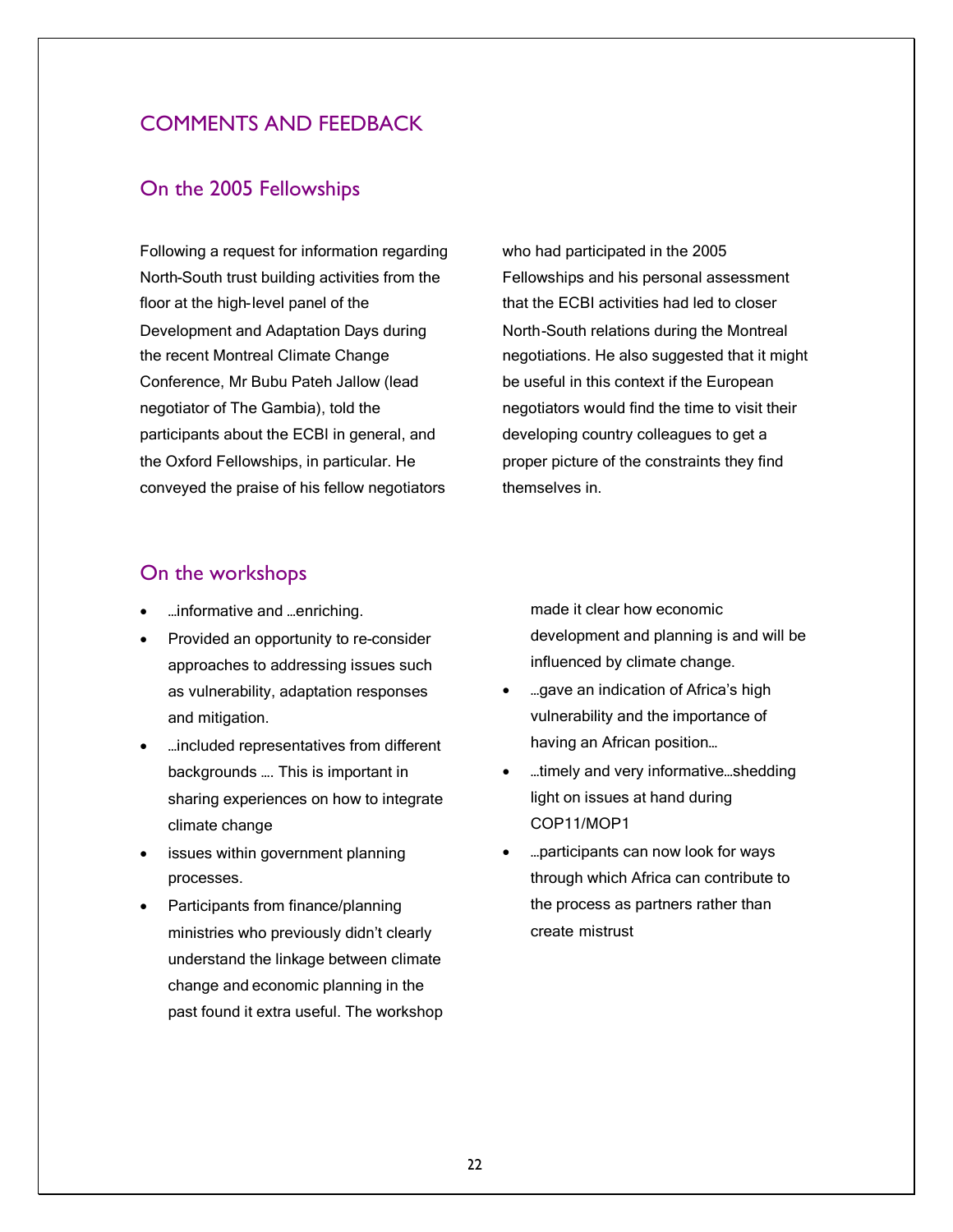# LEAD MEMBERS

# oxford climate policy

Oxford Climate Policy (OCP)



International Institute for Environment and Development (IIED)



Stockholm Environment Institute (SEI)

# **DONORS**



Swedish International Development Cooperation Agency (Sida)



UK Department for International Development (DFID)



UK Foreign & Commonwealth Office (FCO)

**MINISTRY OF FOREIGN AFFAIRS OF DENMARK** UDENRIGSMINISTERIET

Danish International Development Agency (DANIDA)

gtz

Deutsche Gesellschaft für Technische



Zusammenarbeit (GTZ)

The Netherlands Ministry of Foreign Affairs